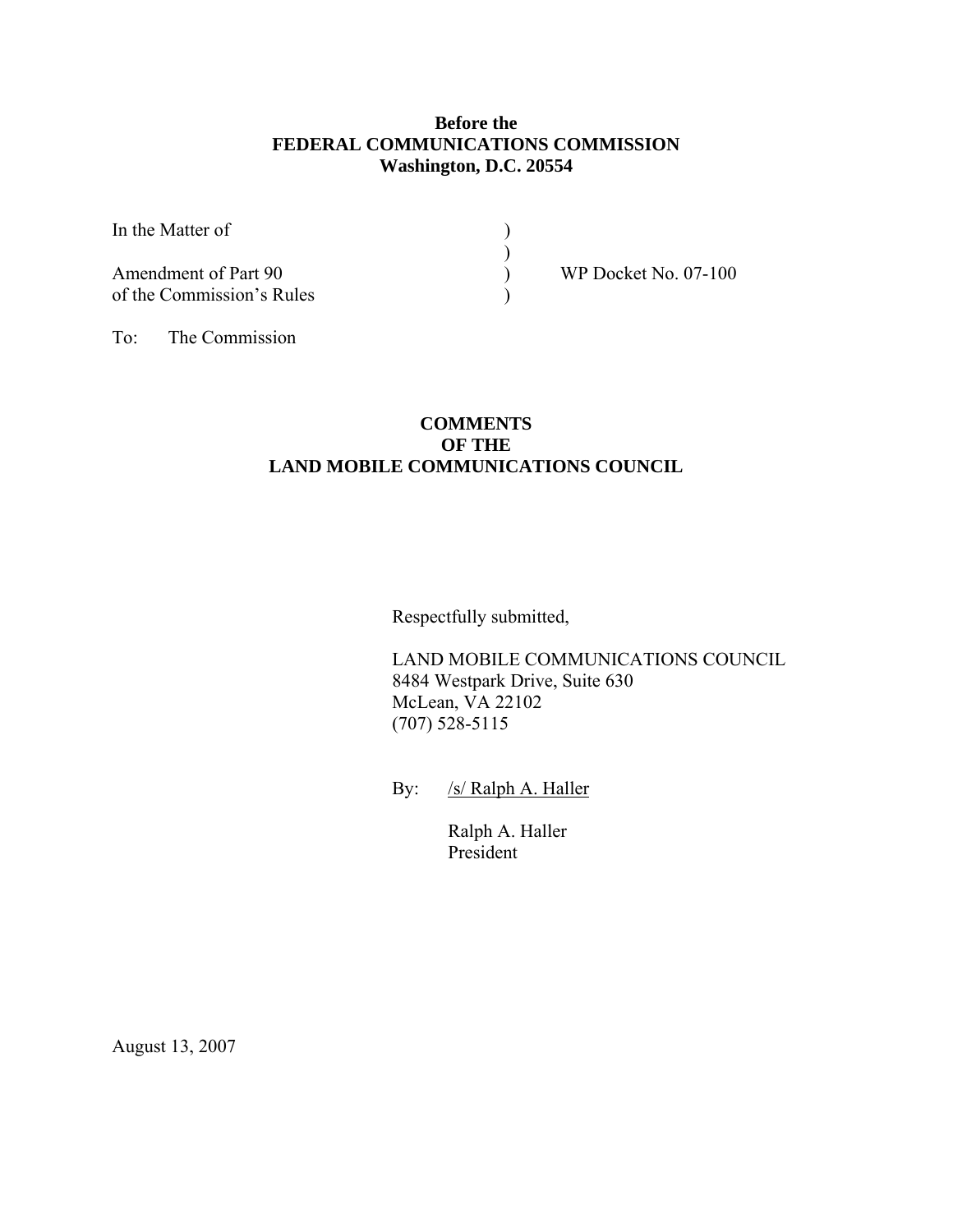# **TABLE OF CONTENTS**

<span id="page-1-0"></span>

| <b>TABLE OF CONTENTS</b>  |    |
|---------------------------|----|
|                           |    |
|                           |    |
| <b>COMMENTS.</b><br>Н.    |    |
|                           |    |
|                           |    |
|                           |    |
|                           |    |
|                           |    |
|                           |    |
|                           |    |
|                           |    |
|                           |    |
|                           |    |
|                           |    |
|                           |    |
|                           |    |
|                           |    |
|                           |    |
|                           |    |
|                           |    |
| <b>CONCLUSION</b><br>TIT. | 25 |
| <b>APPENDIX</b>           |    |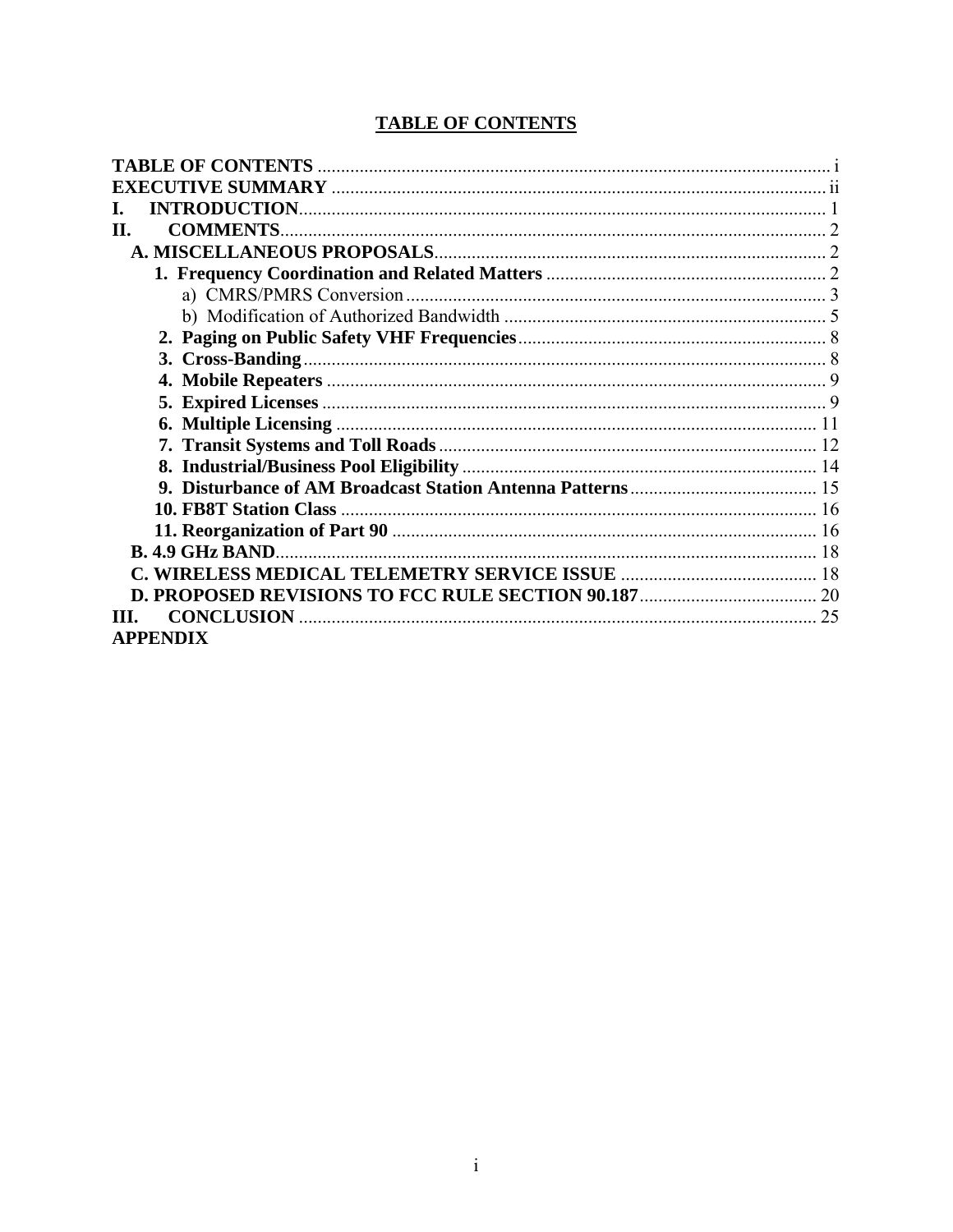#### **EXECUTIVE SUMMARY**

<span id="page-2-0"></span>The Land Mobile Communications Council ("LMCC") is pleased to submit its comments in response to the FCC inquiry into proposals that will clarify and, in certain instances, correct the Part 90 rules under which most users represented by LMCC member organizations are regulated.

LMCC generally supports the miscellaneous proposals set out in the Notice of Proposed Rulemaking. Specifically, because the frequency advisory committees that constitute the LMCC membership take as their predicate that only applications with the potential to impact other licensees require coordination, LMCC urges the Commission to permit conversion of license status between CMRS and PLMRS under certain circumstances, but not under others where an impact on other entities can be anticipated, as described more fully herein. Similarly, LMCC agrees that modifying a license to a narrower bandwidth on the same center channel should not require coordination, but cautions the FCC about permitting applicants to edit that section of an authorization directly in ULS unless the FCC first adopts appropriate protections to ensure that no other changes are permitted.

In its Comments, LMCC also adopts the following positions:

- recommends that the FCC not modify its rules regarding paging on public safety VHF frequencies:
- supports the proposed clarification of cross-banding authority;
- endorses the FCC's interpretation of the point at which subsequent applications may be coordinated for frequencies associated with expired licenses;
- urges the FCC to retain the multiple licensing option;
- proposes that the relevant governmental authority hold the authorization for privatelyoperated transit systems and toll roads;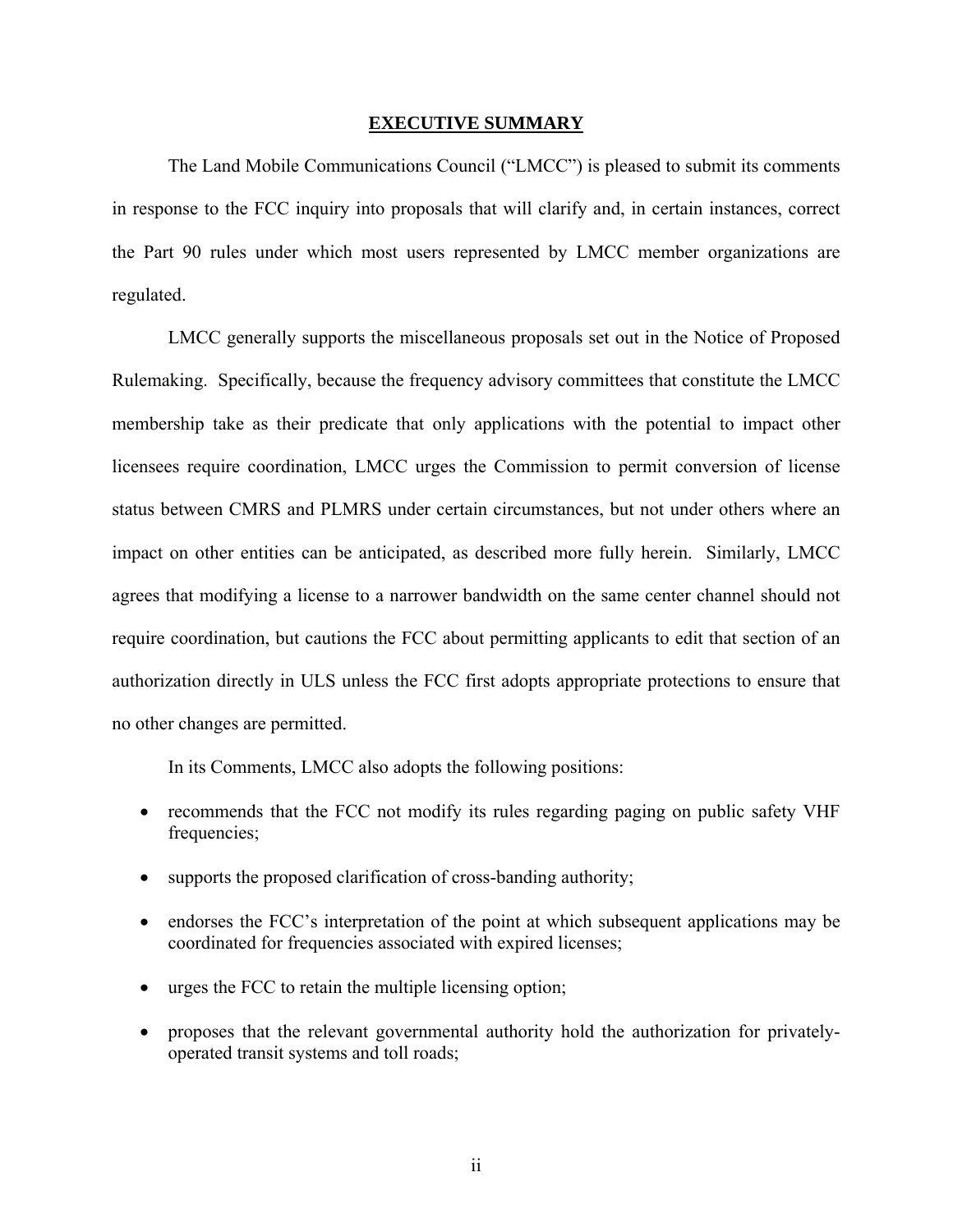- suggests certain provisions with respect to commercial-like activities conducted by governmental entities on Industrial/Business Pool spectrum;
- proposes that the rules governing protection of AM broadcast antenna patterns be addressed in Part 17 of the FCC rules;
- endorses the proposal not to issue any additional FB8T authorizations and urges the FCC to supersede any such licenses already issued; and
- opposes the proposed reorganization of Part 90.

With respect to the 4.9 GHz band, LMCC supports the proposition that fixed links deployed in support of an area-wide broadband system be considered primary and that any station that operates with an EiRP of equal to or less than that permitted utilizing maximum permitted transmitter power and a 9 dBi antenna should be considered primary under all circumstances. Conversely, links used as traditional backhaul for other services should be secondary.

LMCC herein reiterates its request that the FCC not permit secondary medical telemetry operations on the non-medical telemetry portion of the 1427-1432 MHz band. It also urges the FCC to require ASHE to notify other Part 90 coordinators using the same EBF format utilized by and among those coordinators.

Finally, as detailed herein, LMCC urges the Commission to modify Rule Section 90.187 to facilitate the introduction of advanced, highly efficient technologies into a heavily encumbered, largely shared radio environment. The rule changes proposed by LMCC are intended to promote the deployment of those technologies without causing interference to the operations of incumbent users.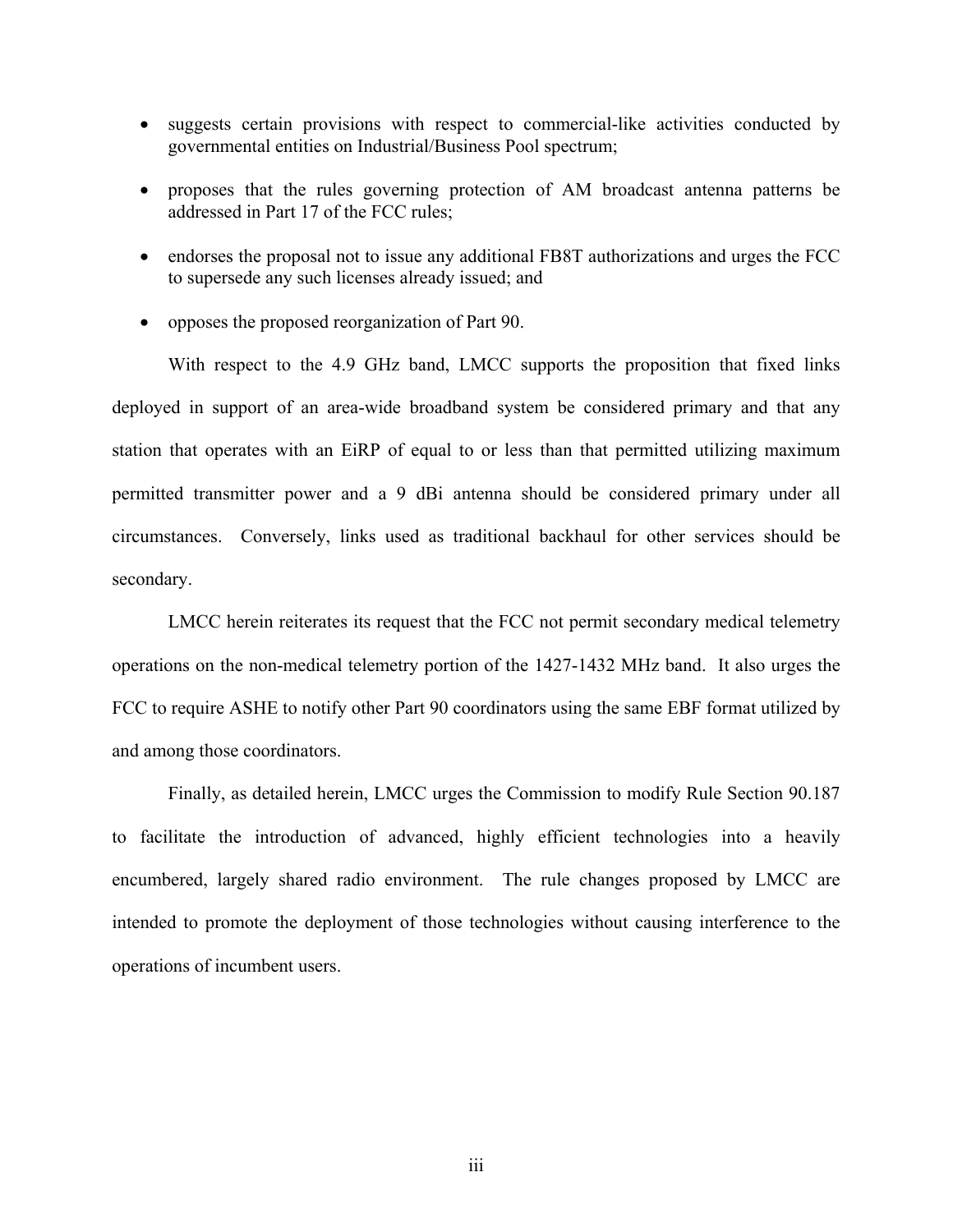## **Before the FEDERAL COMMUNICATIONS COMMISSION Washington, D.C. 20554**

<span id="page-4-0"></span>In the Matter of  $)$ Amendment of Part 90 ) WP Docket No. 07-100 of the Commission's Rules )

To: The Commission

 $\overline{a}$ 

### **COMMENTS OF THE LAND MOBILE COMMUNICATIONS COUNCIL**

The Land Mobile Communications Council ("LMCC"), pursuant to Section 1.415 of the Federal Communication Commission ("FCC" or "Commission") Rules and Regulations, 47 C.F.R. § [1](#page-4-1).415, hereby respectfully submits its Comments in the above-captioned proceeding.<sup>1</sup>

## **I. INTRODUCTION**

LMCC is a non-profit association of organizations representing virtually all users of land mobile radio systems, providers of land mobile services, and manufacturers of land mobile radio equipment. LMCC acts with the consensus, and on behalf, of the vast majority of public safety, business, industrial, transportation and private commercial radio users, as well as a diversity of land mobile service providers and equipment manufacturers. Membership includes the following organizations:

- American Association of State Highway and Transportation Officials (AASHTO)
- American Automobile Association (AAA)
- American Petroleum Institute (API)
- Association of American Railroads (AAR)
- Association of Fish and Wildlife Agencies (AFWA)
- Association of Public-Safety Communications Officials-International, Inc. (APCO)
- Aviation Spectrum Resources, Inc. (ASRI)

<span id="page-4-1"></span><sup>1</sup> *Notice of Proposed Rulemaking and Order*, WP Docket No. 07-100, 22 FCC Rcd 9595 (May 14, 2007) ("*NPRM*" or "*Notice*").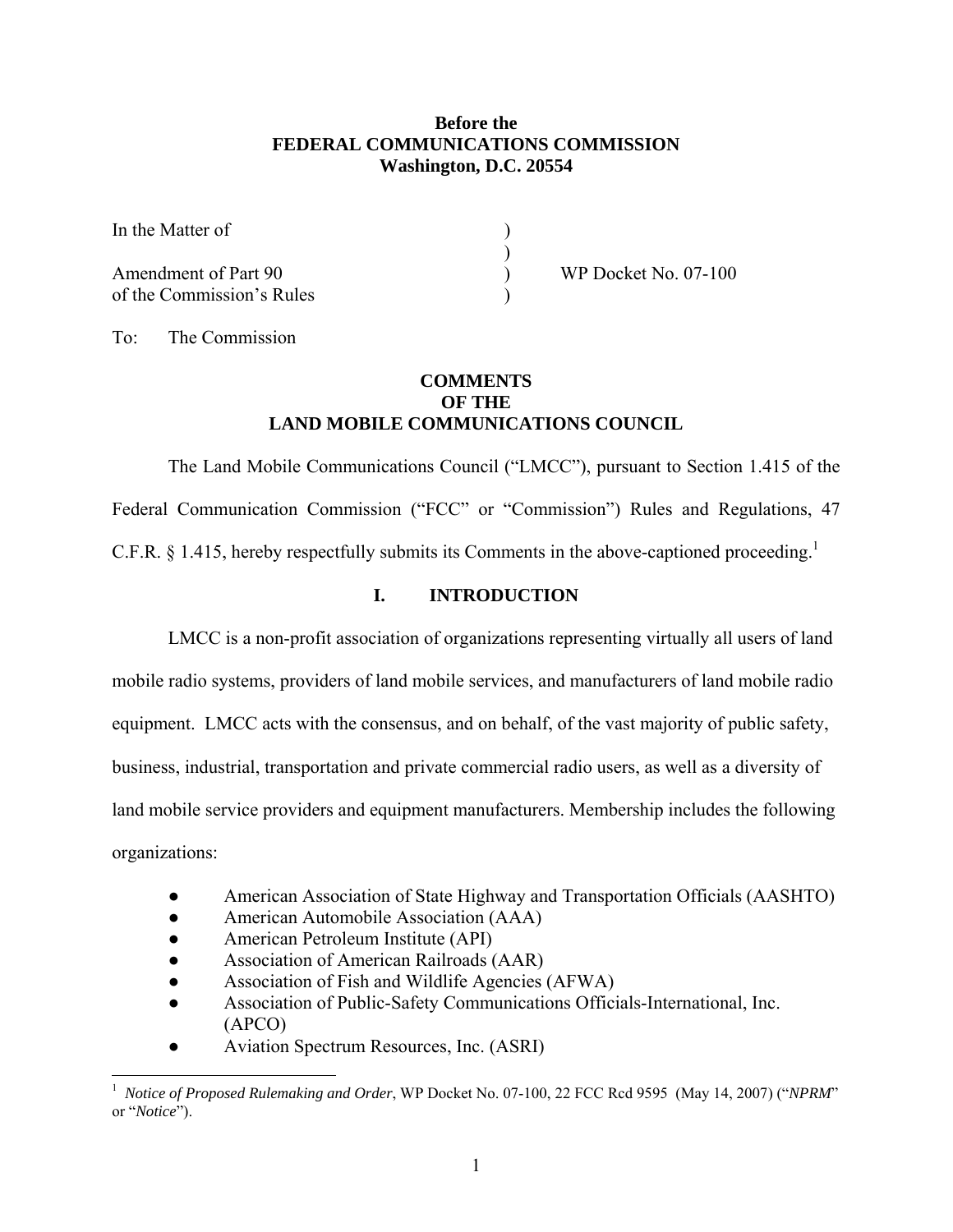- <span id="page-5-0"></span>• Central Station Alarm Association (CSAA)
- Enterprise Wireless Alliance (EWA)
- Forest Industries Telecommunications (FIT)
- Forestry-Conservation Communications Association (FCCA)
- Intelligent Transportation Society of America, Inc. (ITSA)
- International Association of Fire Chiefs (IAFC)
- International Municipal Signal Association (IMSA)
- MRFAC, Inc. (MRFAC)
- National Association of State Foresters (NASF)
- PCIA The Wireless Infrastructure Association (PCIA)
- Telecommunications Industry Association (TIA)
- Utilities Telecom Council (UTC)

The individual members of these constituent organizations collectively represent a very significant portion of the FCC's Part 90 licensees. Thus, LMCC and its members have a direct interest in the instant FCC proposal to amend certain Part 90 rules so as to facilitate new wireless technologies, devices and services, and to provide rules that are readily understood by the public. $^{2}$ 

## **II. COMMENTS**

### **A. MISCELLANEOUS PROPOSALS**

## **1. Frequency Coordination and Related Matters**:

LMCC, an organization comprised of every active FCC-approved Part 90 Frequency Advisory Committee, has a keen interest in matters that relate to the FCC's frequency coordination processes and coordination requirements for Part 90 applicants. LMCC takes as a fundamental predicate that only such applications that have the potential to impact other licensees should require frequency coordination. Therefore, LMCC concurs that modification applications, the grant of which cannot have such an effect, should be classified as minor modifications that do not require coordination and that can be implemented without prior FCC approval.

<span id="page-5-1"></span><sup>&</sup>lt;u>.</u> <sup>2</sup> *NPRM* at ¶ 2.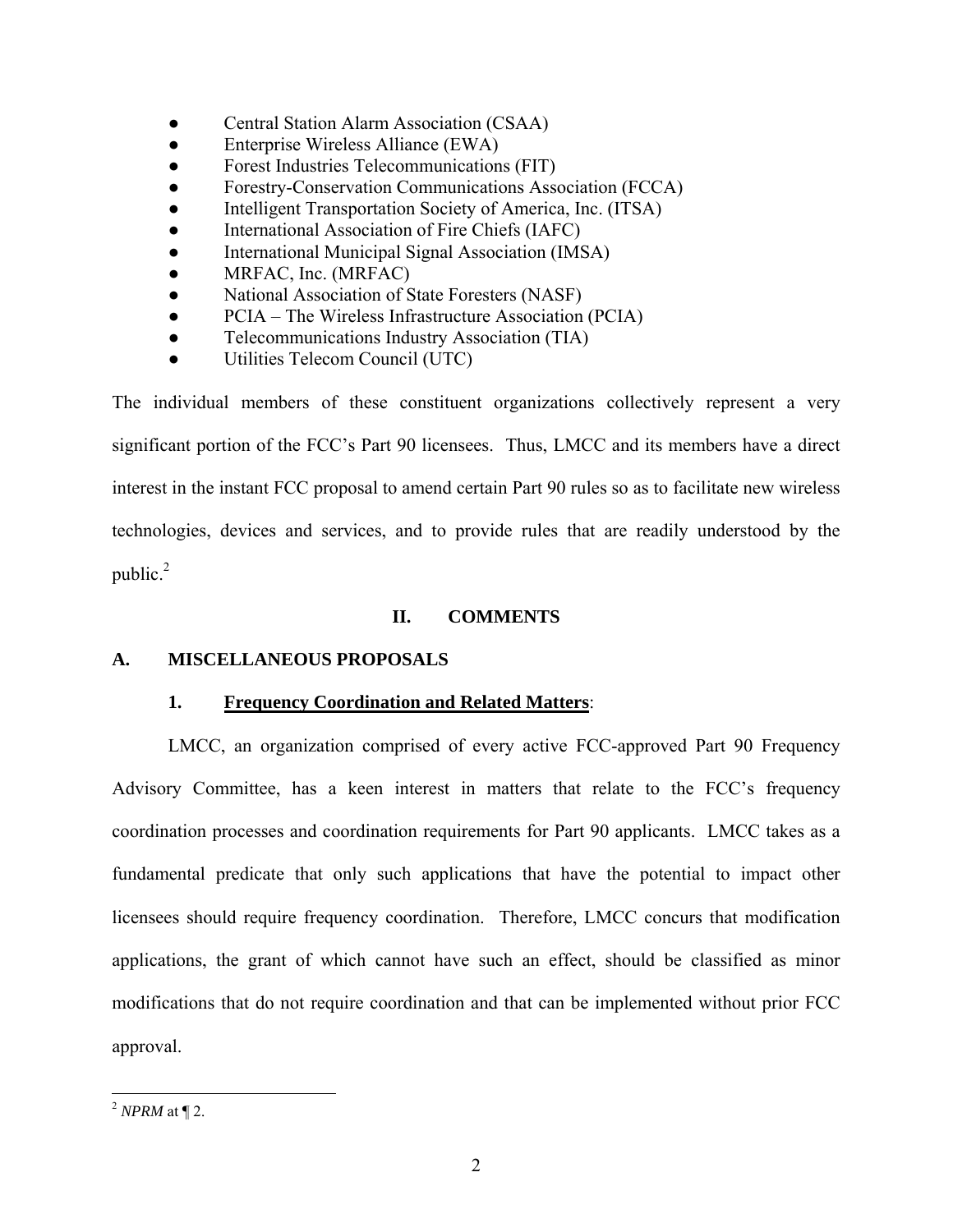#### a) CMRS/PMRS Conversion

<span id="page-6-0"></span> The *NPRM* states that, pursuant to Section 90.621(e)(2)(3), licensees are permitted to modify their licenses to convert from Commercial Mobile Radio Service ("CMRS") to Private Land Mobile Radio ("PLMR") status and vice versa.<sup>3</sup> The FCC has proposed to eliminate the frequency coordination requirement for such conversions on the basis that coordinators do not recommend those changes and the data can be captured after the fact in the Universal Licensing System ("ULS") database.

LMCC shares the FCC's desire to minimize licensing burdens on applicants and agrees, in part, with the proposal in the *NPRM*. However, the regulatory landscape is more complex than suggested in the *Notice* and, in the opinion of LMCC, requires a more nuanced approach to this issue.

The rule cited by the FCC does permit the conversion of systems in the 800/900 MHz bands from commercial to non-commercial status. However, there is a critical distinction in the Part 90 services between two types of commercial systems: those that are interconnected with the public switched network ("PSN") and are, therefore, classified as  $CMRS<sup>4</sup>$  $CMRS<sup>4</sup>$  $CMRS<sup>4</sup>$ ; and those that provide dispatch service on a commercial basis, but that are not interconnected with the PSN and so remain classified as Private Mobile Radio Service ("PMRS").<sup>[5](#page-6-3)</sup> This delineation applies to all Part 90 bands, not simply the 800/900 MHz bands.

Section 90.621 permits conversion of frequencies from private, internal to commercial Specialized Mobile Radio ("SMR") service and back again, under specified conditions.<sup>[6](#page-6-4)</sup> That

<span id="page-6-2"></span><span id="page-6-1"></span>

<sup>&</sup>lt;sup>3</sup> *NPRM* at ¶ 3.<br><sup>4</sup> *See* 47 U.S.C. §332.

<span id="page-6-3"></span><sup>&</sup>lt;sup>5</sup> The term used in the *NPRM*, PLMR, does not carry any of these regulatory/licensing/operational distinctions, but encompasses all non-fixed Part 90 facilities. 6

<span id="page-6-4"></span> $<sup>6</sup>$  It is not clear to LMCC that conversion from private internal to commercial, non-interconnected status, by itself,</sup> requires coordination under FCC Rule Section 90.621. The only reference to a coordination requirement is in subsection (e)(5) which by its terms applies not to "converted" licenses under Section 90.621(e)(2), but to requests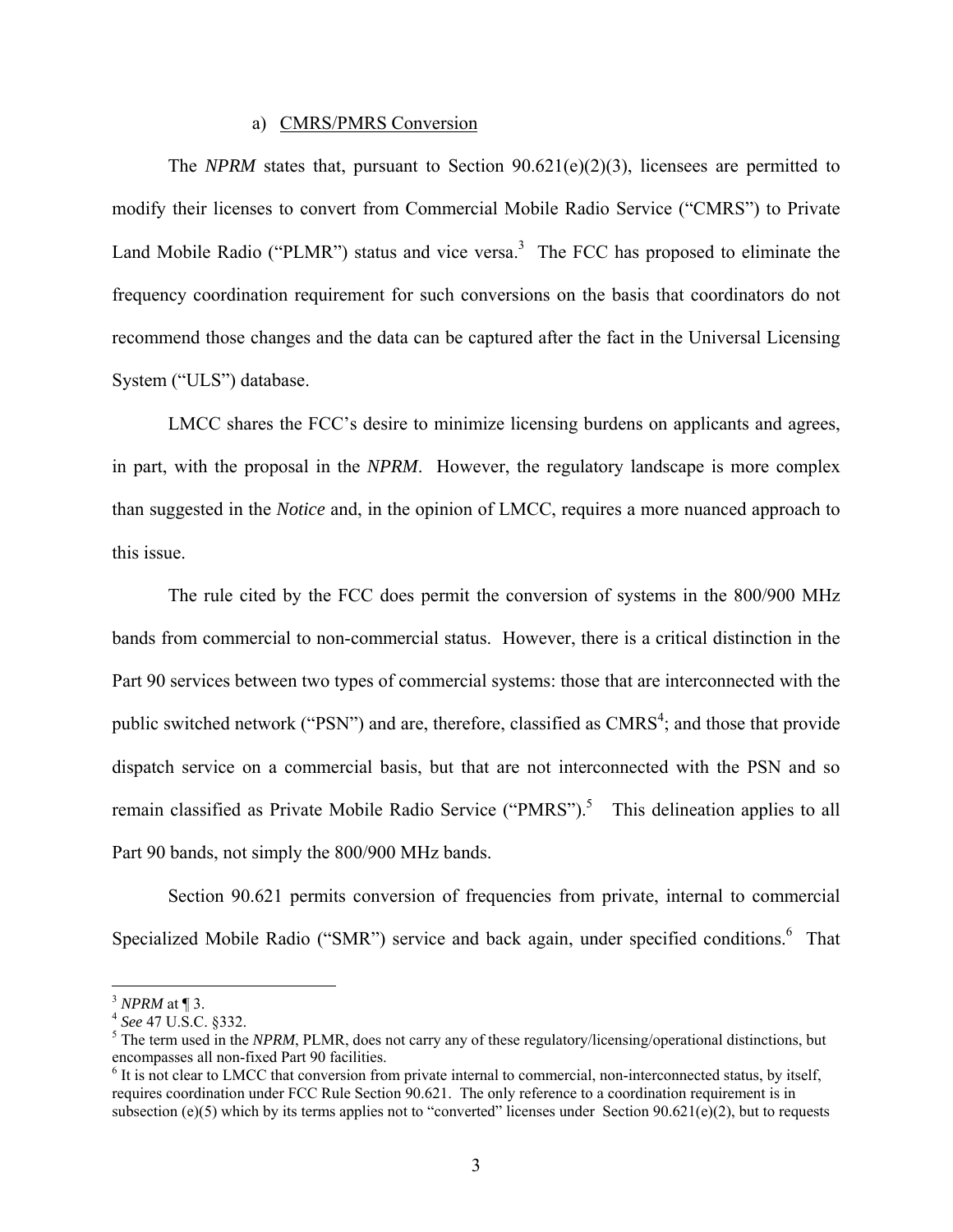conversion could be either to commercial, non-interconnected PMRS or commercial, interconnected CMRS status. The latter is evidenced by adding the letter "C" after the station class designator. Moreover, in some instances, the frequencies being converted may be assigned to the applicant on an exclusive basis, while, in others, the frequencies may be shared with additional licensees in the same geographic area.

In the bands below 800 MHz, licensees also are permitted to modify their licenses to change from private, internal or non-interconnected PMRS status to CMRS by changing their station class and adding a "C" to it. For the most part, the frequencies in these bands are shared, whether or not the licensee offers a commercial service and whether or not the system is interconnected, although the rules do permit a level of exclusivity under certain conditions.

From a coordination perspective, there are two significant elements in determining whether coordination should be required for these conversions. First, a licensee that already has exclusive use of its spectrum in any band, not simply 800/900 MHz, should be permitted to convert to or from CMRS status, that is to add or delete PSN interconnection capability, without prior coordination since, by definition, the operations of a licensee with an exclusive operating area are deemed not to impact other entities.

Similarly, a licensee that wishes to convert from CMRS to PMRS status by deleting interconnection should be permitted to do so without securing coordination. Eliminating the ability to interconnect with the PSN cannot have an adverse impact on other entities, even if the frequencies at issue are shared by multiple licensees.

Conversely, however, LMCC urges the FCC to retain the requirement for prior coordination when the proposal is to modify a non-exclusive Part 90 license to add

for inter-category sharing. However, as detailed herein, a modification to add or delete interconnection capability requires a modification of the license station class and, thus, coordination as a major modification in accordance with general FCC Rule Section 1.929(c)(4)(vi).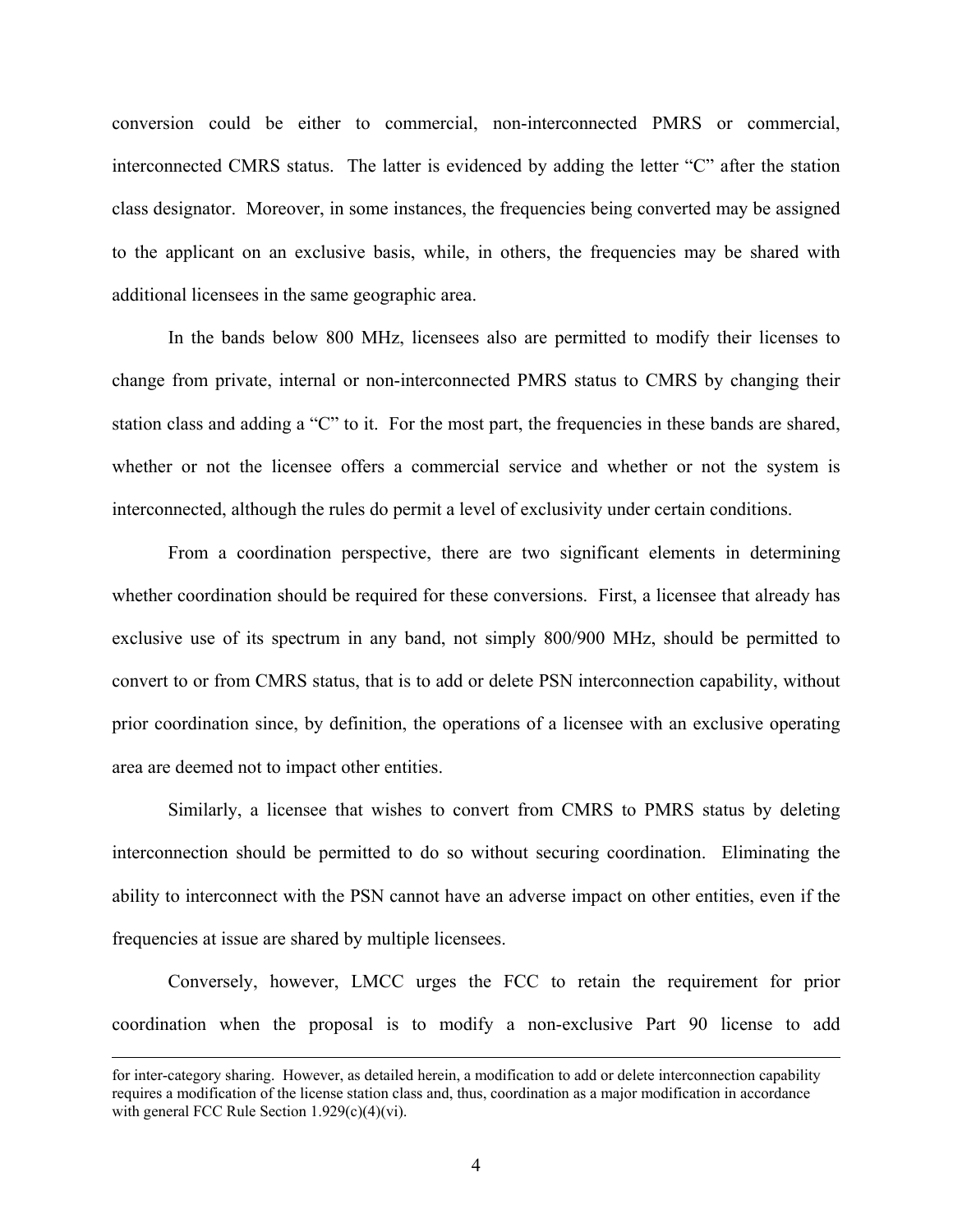<span id="page-8-0"></span>interconnection. The coordination requirement should be retained whether the proposed modification is of a private internal system that will retain its PMRS classification or a commercial system that, by adding interconnection capability, will be converting from the PMRS to CMRS category. The ability of system users to talk to positions within the PSN, as opposed to communications with a dispatcher or other units in the same fleet, typically results in much higher levels of airtime usage on a channel. While that is not an issue when the licensee has an exclusive operating area, it can effectively nullify the availability of a shared frequency for cochannel operations. For these reasons, LMCC strongly urges the FCC to retain the requirement for prior coordination in any instance where the channel in question is not subject to exclusive use.

Additionally, LMCC recommends that the FCC modify its rules to permit PLMR licensees as well as those classified as PMRS or CMRS telecommunications carriers to effectuate *pro forma* license assignments and transfers of control without prior FCC approval, but with a subsequent notification filing.<sup>[7](#page-8-1)</sup> LMCC is unaware of any policy rationale that would support a different approach for these two licensee categories in this very limited situation. While PLMR assignments routinely are granted promptly since the advent of electronic filing, the rules governing telecommunications carriers provide even greater licensee flexibility. Regulatory parity favors granting PLMR licensees equivalent flexibility.

#### b) Modification of Authorized Bandwidth

The NPRM questions whether coordination should be required when a license is modified to reduce the authorized bandwidth. LMCC recommends that the obligation be eliminated when only a reduction in bandwidth is being requested without a change in emission type.

<span id="page-8-1"></span><sup>7</sup> *See* 47 C.F.R § 1.948.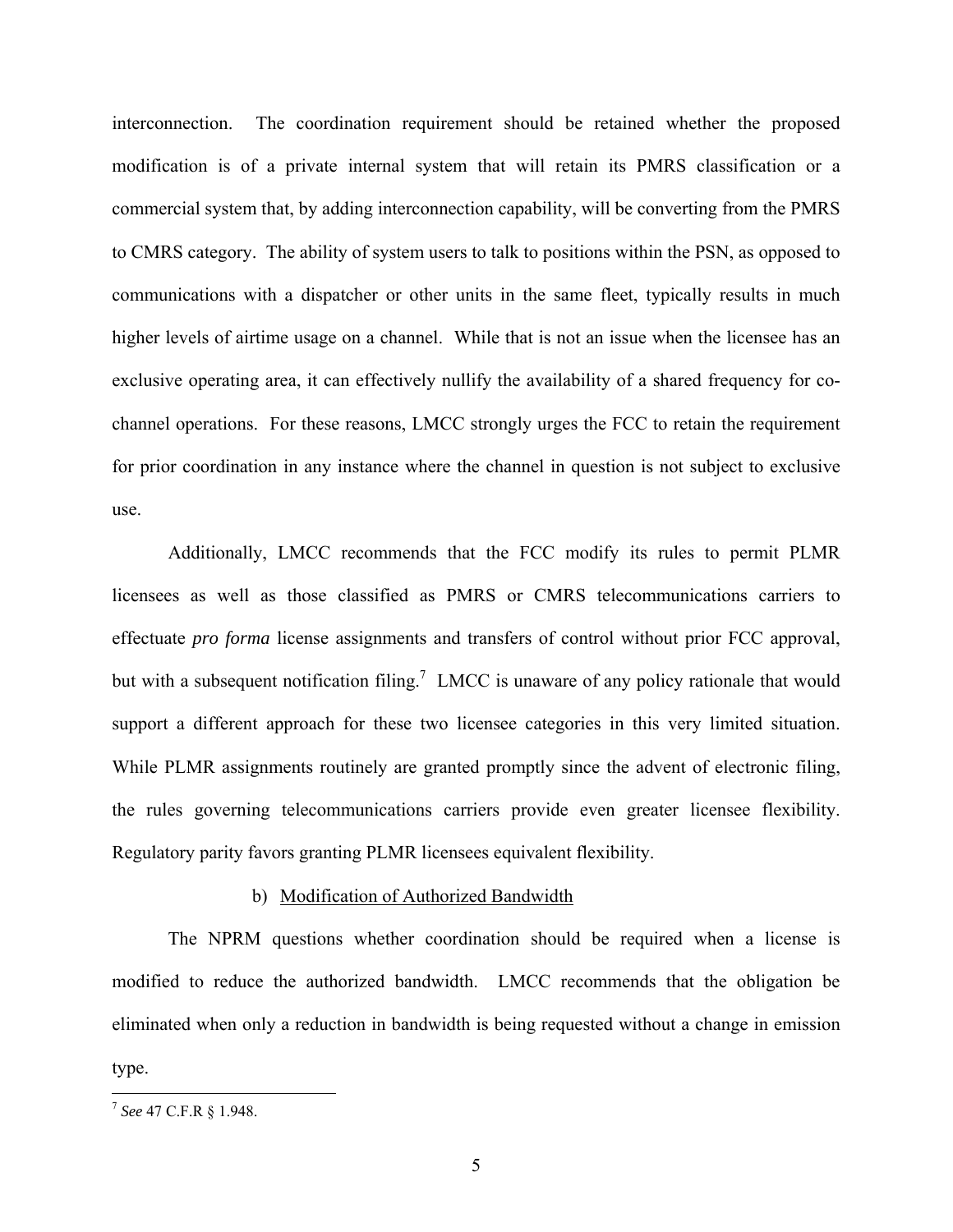The FCC has adopted rules requiring all Part 90 licensees operating in the 150-174 MHz and 421-512 MHz bands to migrate to 12.5 kHz technology, or a technology that achieves the narrowband equivalent of one channel per 12.5 kHz of channel bandwidth (voice) or 4800 bits persecond per 6.25 kHz (data), by January 1, 2013. $8$  The industry already has heeded that FCC directive and many licensees have begun the process of migrating to narrower bandwidth equipment. All licensees within those categories will need to do so by the date specified, thereby triggering the submission of a significant number of applications for this purpose only.

Consistent with the predicate identified above, LMCC would concur with the concept that the FCC not require coordination for license modifications that propose **only** a reduction in bandwidth on the licensee's currently authorized center channel. This would be applicable in the VHF, UHF or 470-512 MHz bands. As a reduction in bandwidth on an existing operating frequency cannot have an adverse impact on co-channel or adjacent channel licensees, there is no need for a coordinator to review such a proposal in advance. However, changing the emission type can have a significant impact. For example, changing from analog FM to digital emissions can change the interference potential of a transmitter. Such changes should continue to be reviewed and certified by a frequency coordinator.

Nonetheless, LMCC must caution the Commission that giving licensees direct access to the "emissions" field in the ULS may result in unintended or unauthorized changes. ULS, at least currently, has no edit procedures to prevent a licensee from changing both bandwidth and emission type. LMCC is concerned that a licensee desiring to switch from analog to digital emission will simply so modify the license, thus bypassing the review procedures of the

<span id="page-9-0"></span><sup>8</sup> *See Third Memorandum Opinion and Order, Third Further Notice of Proposed Rule Making and Order,* WT Docket No. 99-87, 19 FCC Rcd 25045 at ¶ 2 (2004).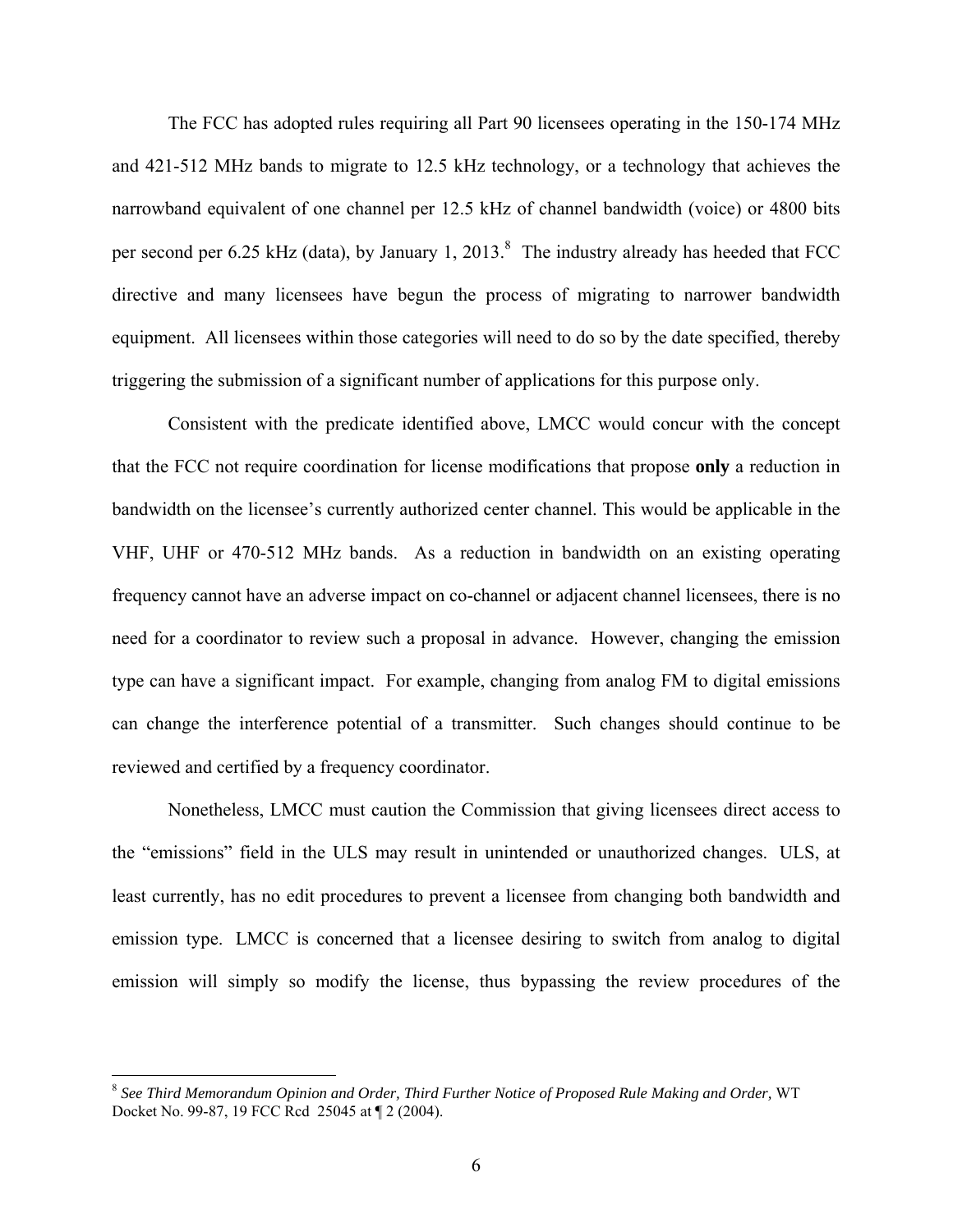coordinators. If licensees are allowed to modify licenses to reduce bandwidth, the ULS must not allow a change of emission type.

LMCC also cautions the FCC to retain the coordination requirement for modification applications that propose technical changes in addition to a bandwidth reduction, such as proposals to shift the operating frequency at the same time the bandwidth is reduced so as to accommodate multiple operating channels within the authorized bandwidth. Comments filed by LMCC members in response to the FCC's Public Notice with respect to the City of New Haven, Vermont waiver request highlight the importance of ensuring that no other changes are made to the technical parameters of the station that would require coordination.<sup>9</sup> Thus, EWA supported the waiver request on the basis that no other technical changes were proposed, as indicated in the Commission's Public Notice. Comments filed by the Association of Public-Safety Communications Officials-International, Inc. ("APCO") and jointly by the International Association of Fire Chiefs, Inc. ("IAFC") and the International Municipal Signal Association ("IMSA") indicate that the application also proposed to add effective radiated power information to the authorization as well. The APCO and IAFC/IMSA Comments expressed concern that if applicants circumvent the coordination process, whether intentionally or inadvertently, the responsibility for identifying such filings, and returning them for coordination, will fall on the Commission. Of course, the FCC should also have no issue with any applicant that elects to have its application reviewed for completeness and accuracy prior to FCC submission whether or not certification is deemed mandatory in accordance with FCC policies. Often, in the process of reviewing applications from bandwidth reductions, coordinators identify and correct other errors in the ULS database, thus helping to improve the accuracy of the ULS.

1

<span id="page-10-0"></span><sup>9</sup> *See* Public Notice, Public Safety and Homeland Security Bureau Seeks Comment on Request for Waiver Filed by the Town of New Haven, Vermont to Transition to Narrow Bandwidth Emissions without Frequency Coordination, FCC File No. 0002937722, DA 07-3147 (rel. July 11, 2007).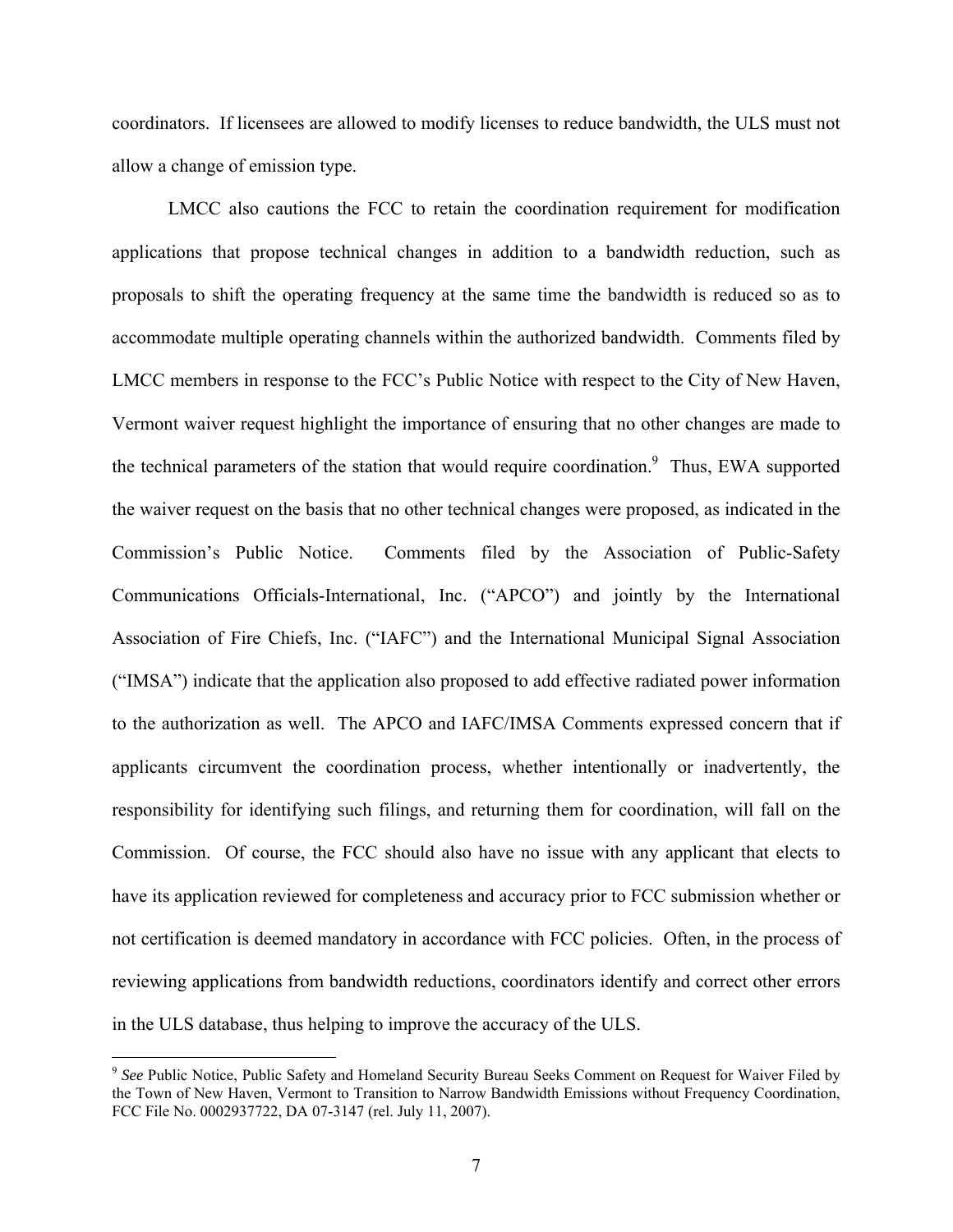#### **2. Paging on Public Safety VHF Frequencies**

<span id="page-11-0"></span>The *NPRM* notes that the FCC, over the years, has received informal complaints with respect to interference caused to public safety two-way voice communications by paging operations on the same frequencies. It asks whether restrictions should be adopted with respect to such paging operations, in particular on frequencies reserved for mutual aid/interoperability communications.<sup>[10](#page-11-1)</sup>

LMCC is committed to the adoption and enforcement of rules intended to prevent interference to Part 90 facilities. When the interference is caused to critical public safety communications, the concern is heightened.

Nonetheless, LMCC members that represent public safety users have determined that the restrictions proposed by the FCC, or any other restrictions that might be imposed on VHF public safety paging operations generally, are unnecessary and contrary to the public interest. They recommend instead that coordinators continue to handle such matters on a case-by-case basis through the coordination process. Many public safety agencies rely heavily on VHF paging operations. Rarely do such operations result in harmful interference. The decision to utilize VHF should rest with the applicants and the public safety frequency coordinator.

#### **3. Cross-Banding**

The Commission has proposed to modify Rule Section 90.243(b)(1) to clarify that crossband repeaters are permitted for all public safety systems, not only public safety medical service systems.<sup>11</sup> LMCC agrees that the clarification proposed would be helpful and consistent with the FCC's intention of promoting efficient, yet flexible, use of this spectrum.

1

<span id="page-11-1"></span><sup>&</sup>lt;sup>10</sup> *NPRM* at ¶[[ 4-6.<br><sup>11</sup> *NPRM* at [[ 7.

<span id="page-11-2"></span>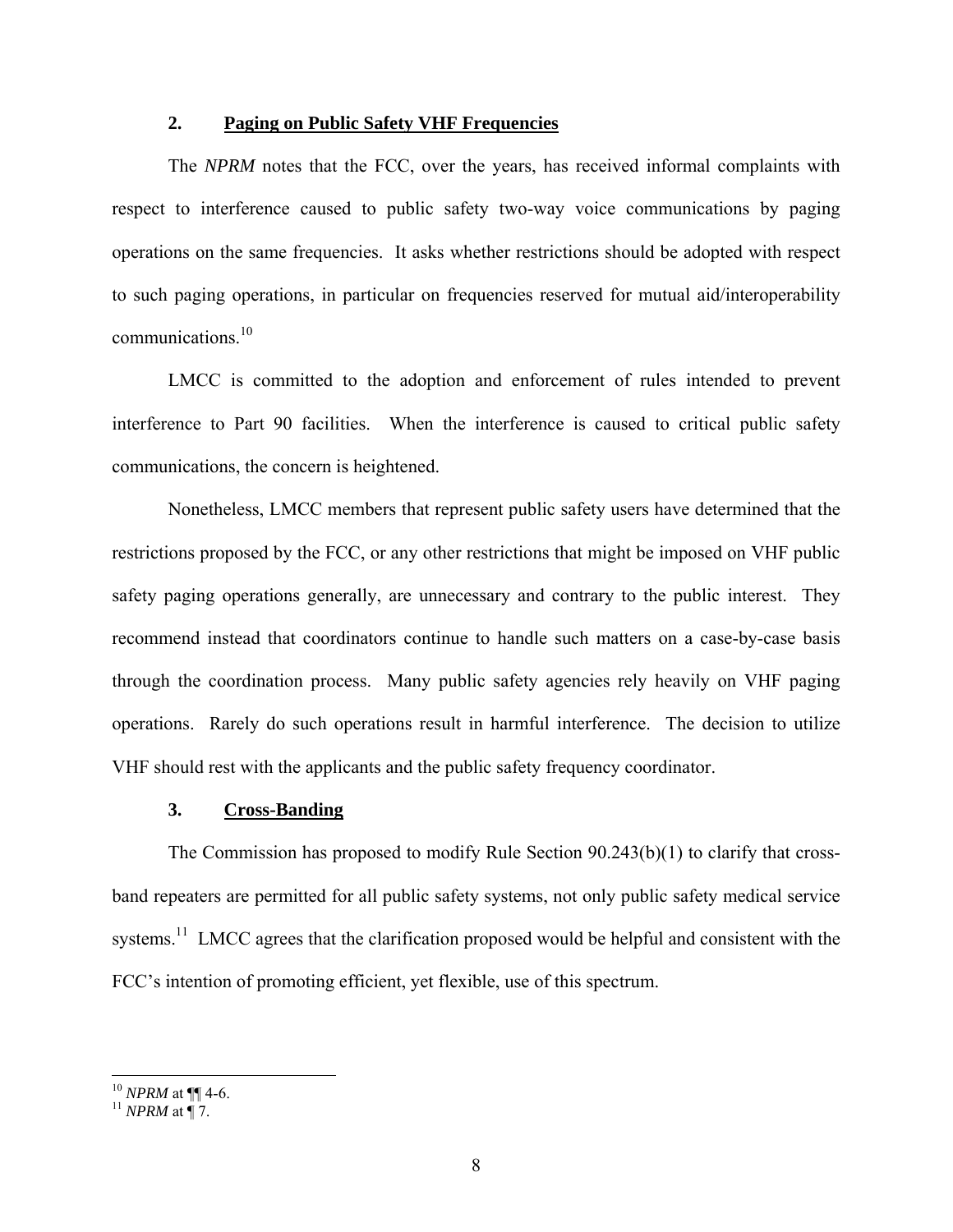### **4. Mobile Repeaters**

<span id="page-12-0"></span>The *NPRM* questions whether Rule Section 90.274(b) should be modified to permit the use of mobile repeaters on other than low-power frequencies.<sup>12</sup> The FCC notes that the limitation was adopted at a time when there were a substantial number of low-power frequencies in the Part 90 services, but that changes in the rules mean that most Part 90 channels now are available on a full-power basis.

LMCC member organizations are currently reviewing the potential impact of the Commission's suggested changes regarding Rule Section 90.274(b), and expect to provide comments during the Reply Comment period of this proceeding.

#### **5. Expired Licenses**

As explained in the *NPRM*, frequencies associated with Part 90 licenses are considered to become available for reassignment to another party, not simply upon the passage of the license expiration date without the filing of a timely renewal request, but only when the ULS database indicates that the license status has changed from "Active" to "Expired."[13](#page-12-2) The *Notice* indicates that during the period between license expiration and the change in ULS status, coordinators may select a frequency associated with the expired license for recommendation to another party, an action that the FCC defines as "coordinating" the frequency, but explains that the application for that frequency may not be filed with the FCC until the status of the original license has changed[.14](#page-12-3)

The *NPRM* states that, in 2004, LMCC advised the FCC that all Part 90 frequency coordinators had agreed not to coordinate frequencies associated with an expired license until the frequencies became available for assignment and asked for the FCC's cooperation in enforcing

 $\overline{a}$ 

<span id="page-12-2"></span><span id="page-12-1"></span><sup>12</sup> *Id.* at ¶ 8. 13 *Id..* at ¶ 9. 14 *Id*.

<span id="page-12-3"></span>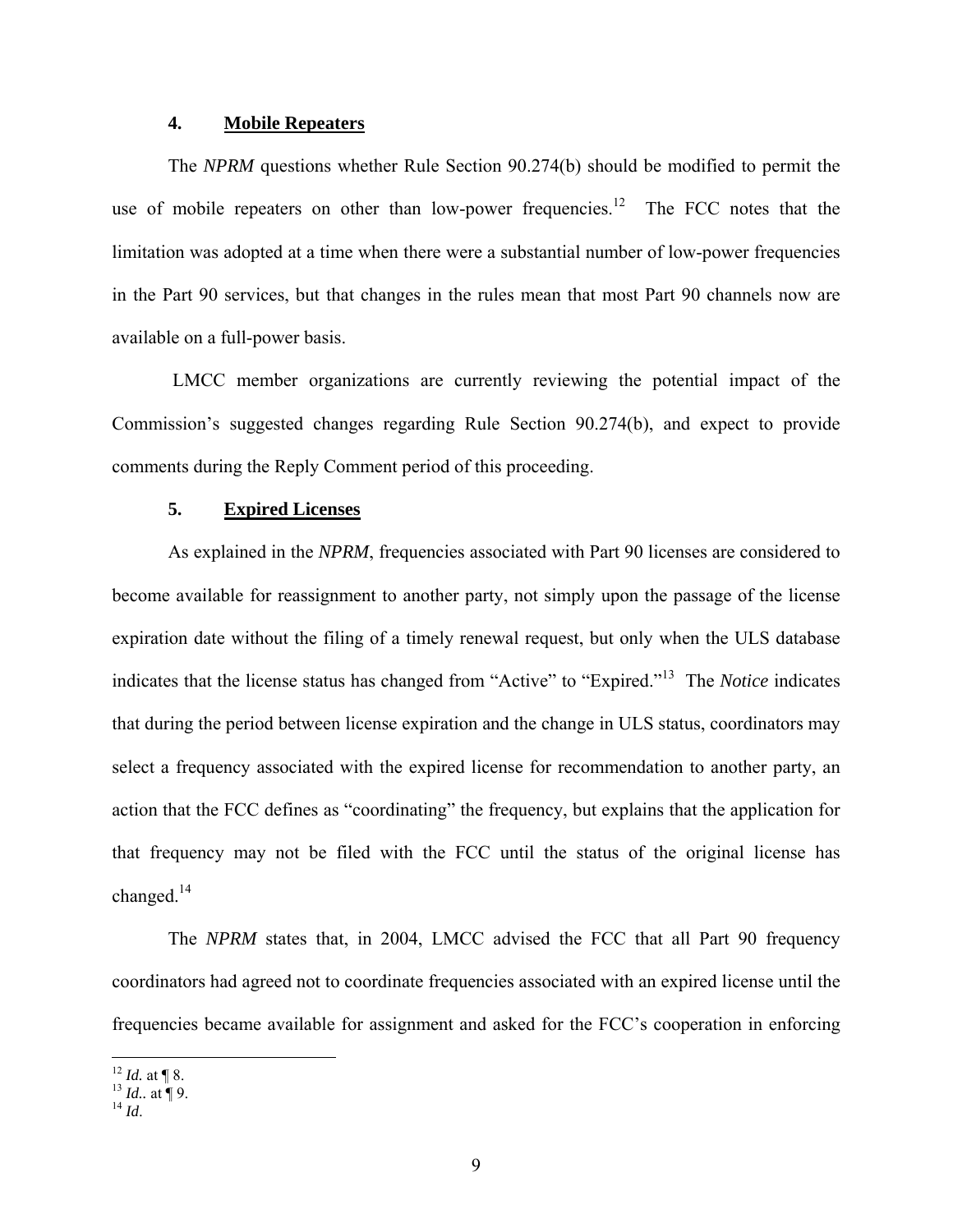that policy[.15](#page-13-0) The *NPRM* queries whether the rules should be amended to prohibit the coordination of frequencies associated with expired licenses until those frequencies are deleted from the ULS database.<sup>16</sup>

LMCC herein reaffirms its support for the policy described in its 2004 letter, but believes that a clarification of certain nomenclature may demonstrate to the FCC that adoption of that policy does not require a change in the FCC rules or in coordinator practices. It is not uncommon for a coordinator to recommend a to-be-expunged frequency for use by a third party with the expectation that the frequency will be available, as that term is defined herein by the FCC, before the application is filed with the Commission. Such recommendations are inherently conditional and do not ripen into frequency "coordination" until the application can be submitted to the FCC, consistent with the ULS database change described above. Prior to that moment, the coordinator has no process or authority by which it can prevent another coordinator from conditionally recommending the same frequency. There is no basis for claiming superior rights based on first-in-time receipt as among various coordinators. Under the policy endorsed by LMCC, the first application for the frequency that is received by the FCC after the frequency is considered available in the ULS database is the only properly coordinated application.

The coordinator members of LMCC have utilized this process on a cooperative, collaborative since at least 2004 when the letter was filed with the FCC. It is, in their opinion, the only approach that is equitable, enforceable and consistent with applicable FCC requirements. No rule changes or further actions are required on the FCC's part, except to enforce the policy in the unlikely event that an application is coordinated in a fashion

<span id="page-13-1"></span><span id="page-13-0"></span><sup>&</sup>lt;sup>15</sup> See Letter dated June 30, 2004 from Jim, Pakla, President LMCC to D'wana Terry, Chief, Public Safety and Critical Infrastructure Division, Wireless Telecommunications Bureau, Federal Communications Commission. 16 *NPRM* at ¶ 9.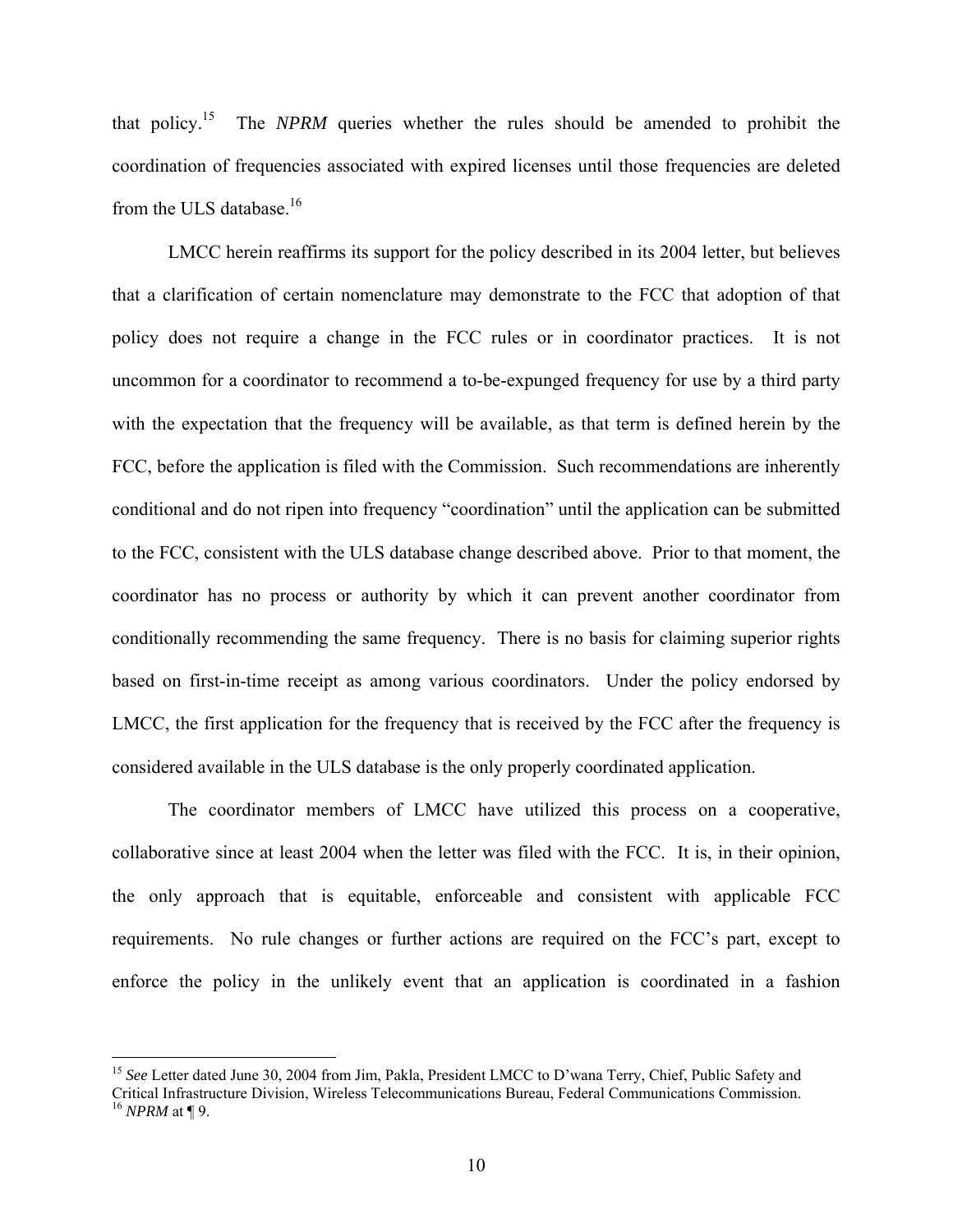<span id="page-14-0"></span>inconsistent with that described herein. As long as the Commission adheres to its general "firstin-time" policy in processing applications, no rule change is required.

### **6. Multiple Licensing**

For many decades, one PLMR licensing option has been the "multiple licensed" system, also commonly referred to as the "community repeater." The *NPRM* describes the role that this licensing vehicle has played in the Part 90 services, but queries whether it still is necessary in light of what the FCC describes as "changes in the Commission's rules [that] have created new means for multiple entities to share facilities or otherwise meet their communications needs."<sup>17</sup> The *Notice* suggests that new rules permitting conversion from private internal to commercial operations, as well as those allowing secondary market transactions, that is spectrum leasing, may obviate the need to retain this licensing alternative[.18](#page-14-2) While such options are available and commendable spectrum policy initiatives, they do not provide the necessary regulatory flexibility in all instances.

As noted in the *NPRM*, this is not the first time that the FCC has suggested that the multiple licensed system option is no longer required. Indeed, approximately once each decade, the Commission questions the need to retain this license vehicle. As recently as 1999,<sup>19</sup> the FCC investigated this type of licensing arrangement and concluded that there was no reason to eliminate it. $20$ 

The Commission should reach the same conclusion in 2007. The FCC is correct that rule changes in the last decade have reduced the number of multiple licensed systems and minimized the number of Part 90 licensees which select this licensing approach. However, these modified

<span id="page-14-1"></span><sup>&</sup>lt;sup>17</sup> *NPRM* at ¶ ll.<br><sup>18</sup> *Id.*<br><sup>19</sup> *Id.* 20 *Id.* 

<span id="page-14-2"></span>

<span id="page-14-3"></span>

<span id="page-14-4"></span>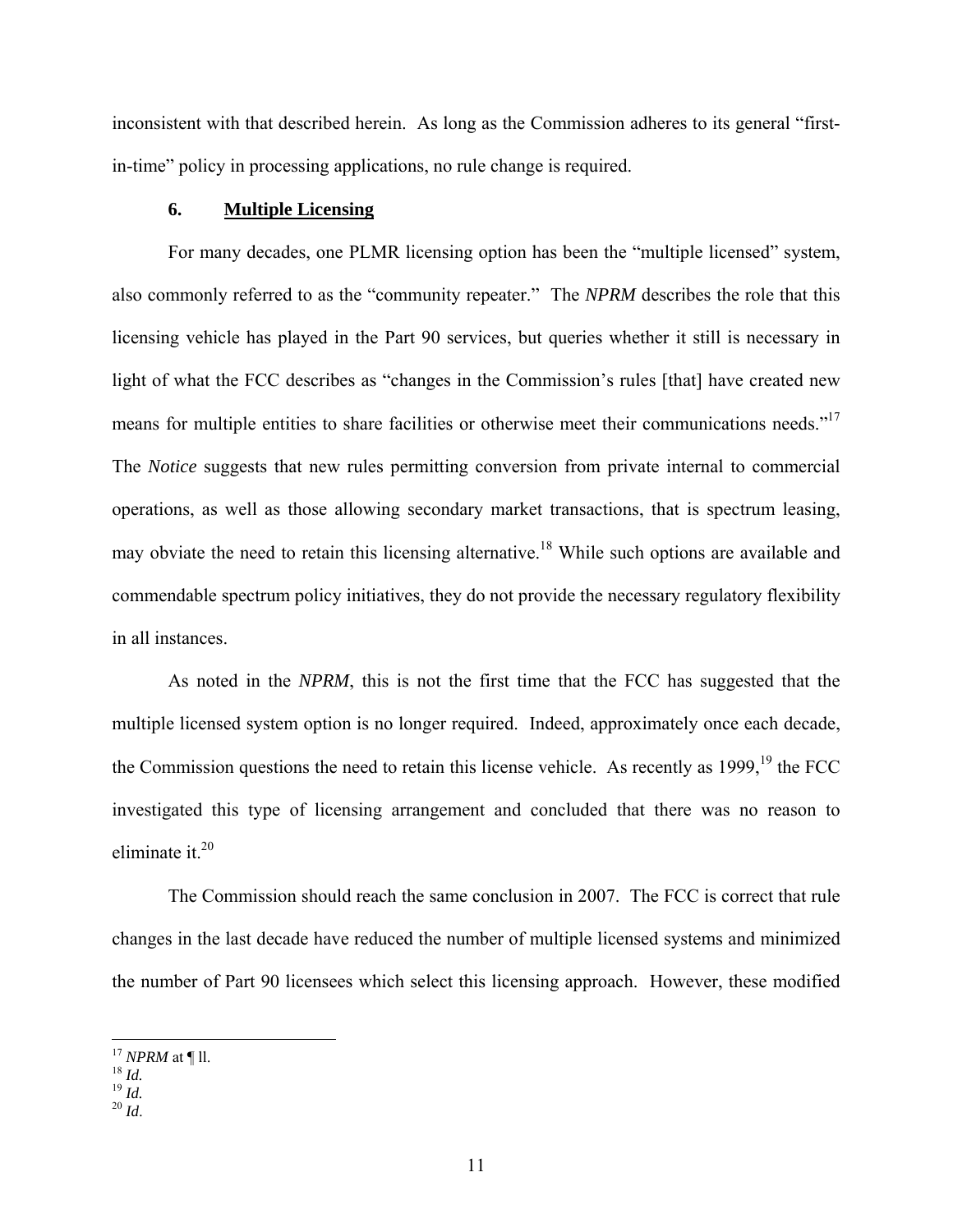<span id="page-15-0"></span>rules have not eliminated its utility in certain circumstances such as on 800/900 MHz frequencies shared by multiple Business or Industrial/Land Transportation entities. While the rules permit the conversion of such systems to commercial status under certain conditions, as specified in FCC Rule Section 90.621, it is not permissible to license non-SMR channels in either band as a commercial system at the outset. Without the multiple licensed system option, each individual PLMR system in this band would be required to construct and operate its own facility instead of joining its needs with those of similarly situated entities, resulting in less efficient spectrum utilization.

The Commission indicates that multiple licensing is "administratively burdensome,"<sup>21</sup> but does not explain why that is the case. LMCC frequency coordinators determine whether applications for multiple licensed authorizations satisfy applicable FCC requirements and forward only those that meet those requirements to the Commission for processing. It is not apparent why applications for these systems, applications that are technically identical to one another, with only the licensee-specific information changing, would pose an undue burden on the FCC's processing staff, one that is greater than any other application that is first vetted through the frequency coordination process. If the FCC believes otherwise, then rather than eliminate the option, the Commission should establish application processing/regulatory fees that capture the administrative burden referenced in the *Notice*.

### **7. Transit Systems and Toll Roads**

The *NPRM* explains that while most metropolitan transit systems are publicly-operated and clearly eligible for spectrum in the Public Safety Pool, others are privately-owned, non-profit entities that operate under contract with a government entity.<sup>22</sup> The *Notice* questions whether

<span id="page-15-1"></span> $^{21}$  *Id.* 

<span id="page-15-2"></span> $^{22}$  *Id.* at ¶ 12.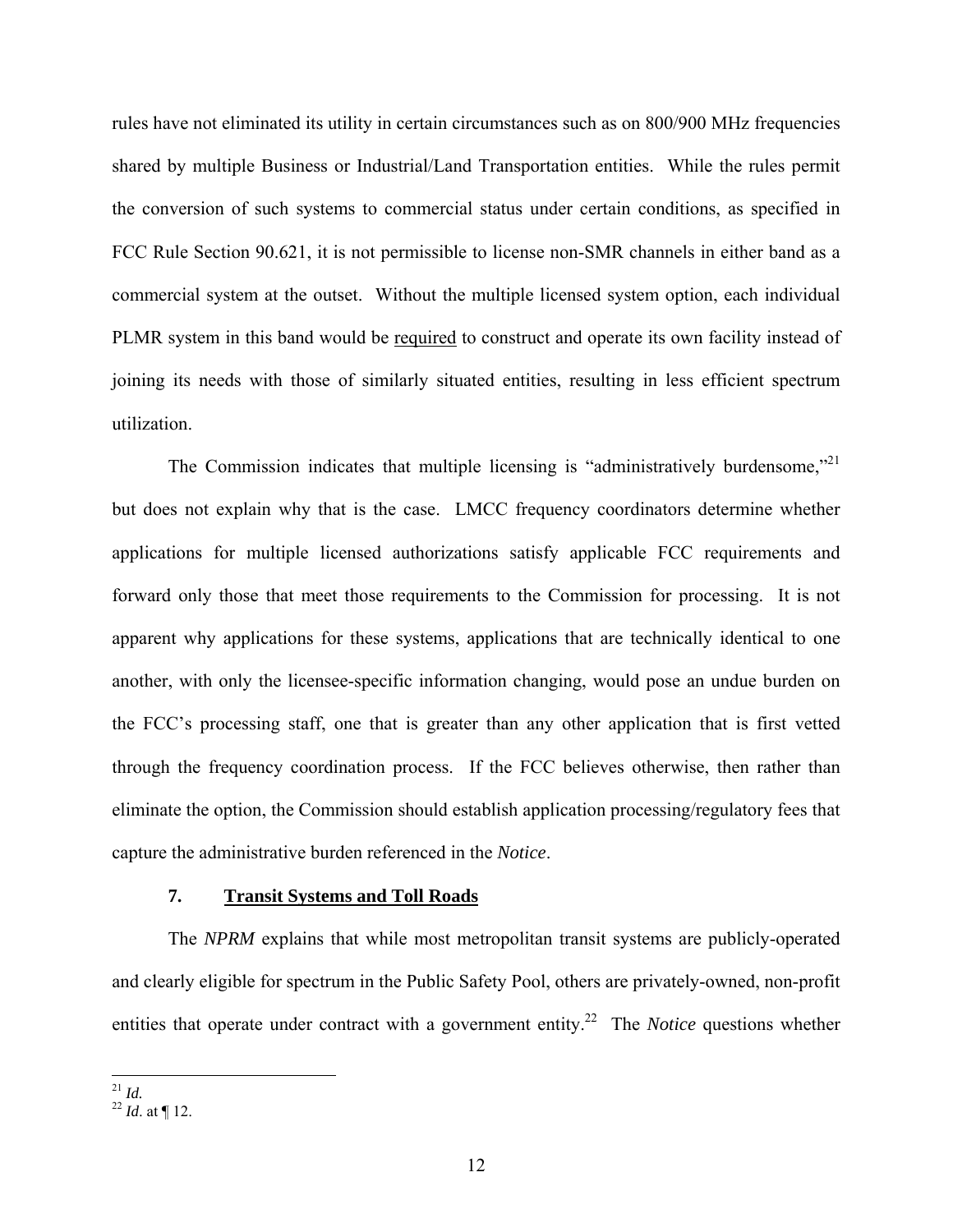FCC Rule Section 90.20 should be amended to permit such systems, which the FCC describes as "indistinguishable from their government-owned counterparts,"<sup>23</sup> to hold licenses in the Public Safety Pool. The *NPRM* also asks whether toll roads, the operation of which is leased or sold to private entities, should be eligible to hold a Public Safety authorization.<sup>24</sup> In both instances, the *NPRM* questions whether, in the event such entities are permitted to claim Public Safety eligibility, restrictions should be imposed, for example, by requiring that the spectrum authorized be used for the benefit of public safety and/or that concurrence from the relevant governmental entity accompany the application.

LMCC recognizes that the privatization of certain heretofore governmental functions could blur the heretofore bright line between local government and commercial operations.<sup>25</sup> However, it believes that the optimal resolution already is permitted under the FCC rules. The radio communications of non-governmental entities that provide what could be considered governmental services pursuant to contract or other agreement should be authorized pursuant to a license issued to the responsible governmental entity. FCC Rule Section 90.463 already permits such arrangements as it allows a licensee to designate as the control operator of its stations an agent or third-party contractor of the licensee, rather than a direct employee, provided that the licensee retains ultimate control over the use of the spectrum.<sup>26</sup> This will avoid potentially embroiling the FCC in disputes about disposition of a Public Safety Pool license issued to a private entity in the event that the contract between that entity and the governmental authority is terminated. Licensing by the governmental entity will assure that the licensed facilities will

<span id="page-16-0"></span> $^{23}$  Id.

<span id="page-16-3"></span><span id="page-16-2"></span><span id="page-16-1"></span>

<sup>&</sup>lt;sup>24</sup> *Id.* at  $\P$  13.<br><sup>25</sup> The activities at issue herein and others that might raise the same considerations are governmental, but not actually public safety, operations. To date, the responsibilities of police, fire and other emergency response providers typically remain under the direct control of state, county and local governments. <sup>26</sup> 47 C.F.R. § 90.463(a).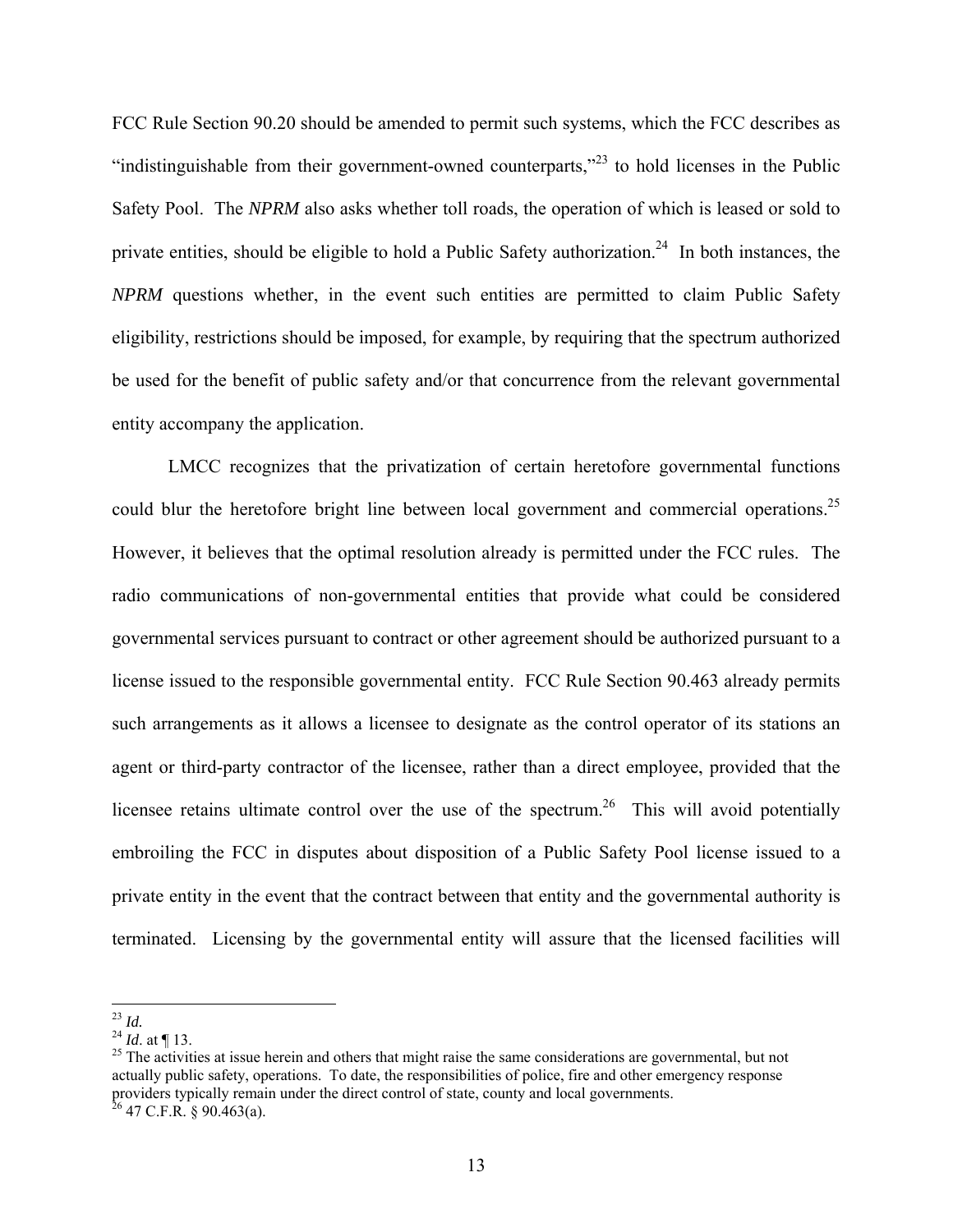<span id="page-17-0"></span>always be available to the currently selected contractor. Licensing the contractors/operators directly could result in their continued use of channels even after losing the contract to operate the toll road or transit system. Control of the license must remain with the governmental entity in charge.

### **8. Industrial/Business Pool Eligibility**

The *NPRM* addresses the reverse situation as well: should state and local government entities that are engaged in commercial enterprises, such as the operation of golf courses or other businesses, be permitted to utilize Industrial/Business Pool spectrum for the radio communications associated with those activities? $2^{27}$  $2^{27}$  $2^{27}$ 

LMCC again notes that it is not always possible to establish a clear line of demarcation between the governmental and commercial-like activities of governmental entities. It may be that certain limited number of governmental enterprises with no associated public service component, such as the operation of a golf course, might properly be authorized on Industrial/Business Pool frequencies.

However, LMCC recommends that such authorizations be expressly conditioned on the continued use of the spectrum for the activity described in the original eligibility statement, and, in the event of any later system use practices that are inconsistent with the original purpose, that the FCC take appropriate enforcement measures to ensure compliance. It would be imprudent to allow a government entity subsequently to permit other operations to be deployed pursuant to that authorization, operations that might involve public safety or quasi-public safety services. The Industrial/Business Pool frequencies are intensively shared in all geographic areas where spectrum availability is limited, the areas where governmental entities would be most likely to "offload" certain activities onto non-Public Safety frequencies. It is highly unlikely that those

<span id="page-17-1"></span><sup>27</sup> *NPRM* at ¶ 14.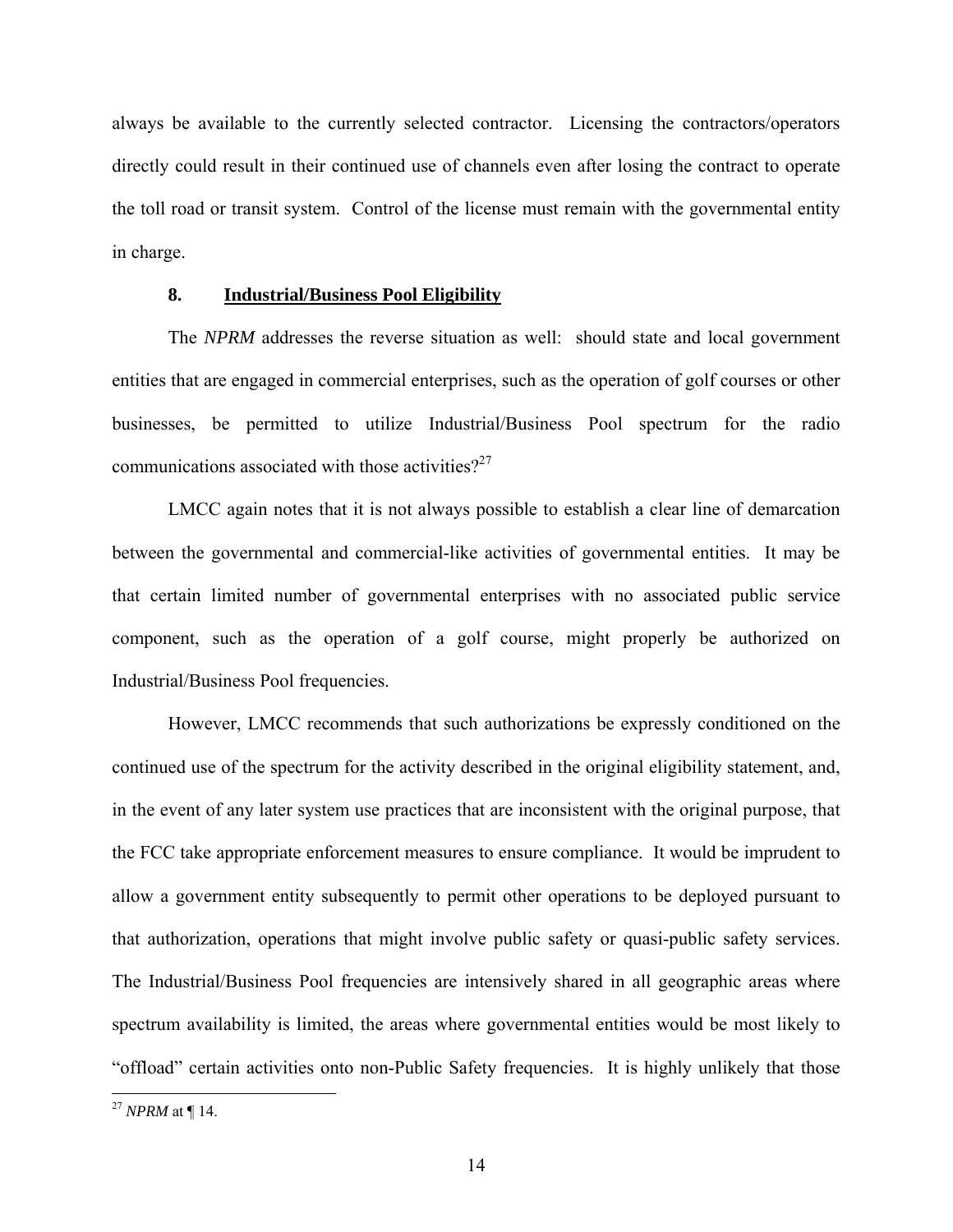<span id="page-18-0"></span>involved in emergency response operations would be satisfied with the shared environment in which most Industrial/Business users operate. Their unsatisfied expectations as to "on demand" channel availability would be frustrating to them and to the users with whom the channel is being shared. Thus, while LMCC does not oppose a change in the rules that would permit governmental entities to secure licenses on Industrial/Business Pool frequencies, both the conditions precedent to the issuance of such authorizations and the conditions subsequent that attach to those licenses should be carefully crafted to prevent the potential problems detailed herein.

### **9. Disturbance of AM Broadcast Station Antenna Patterns**

The NPRM questions whether Part 90 licensees should have obligations with respect to protection of AM Broadcast antenna patterns. While LMCC fully supports the proposition that AM Broadcast licensees should be entitled to protection of their radiation patterns, that protection obligation should rest with tower owners, not specifically with Part 90 licensees. It is primarily the presence of a tower structure that could affect an AM antenna pattern, not specifically the land mobile antennas mounted on the tower.

The Media Bureau has separately addressed this matter in MM Docket 93-177.<sup>28</sup> In that rule making, the FCC proposed modifying Part 17 of the rules to accommodate AM antenna protection. LMCC supports that proposition. Part 17 applies to tower owners and is the appropriate place for such regulations. LMCC did suggest that the proposed measures be simplified and that a program similar to TOWAIR should be provided by the FCC to examine the potential impact of new towers on AM antennas. LMCC urges the Commission not to modify Part 90 with regard to AM antenna protection and consolidate the matter in the Media Bureau docket, looking toward placing the new regulations in Part 17.

<span id="page-18-1"></span><sup>28</sup> *See,* DA 07-2143, Public Notice released May 23, 2007.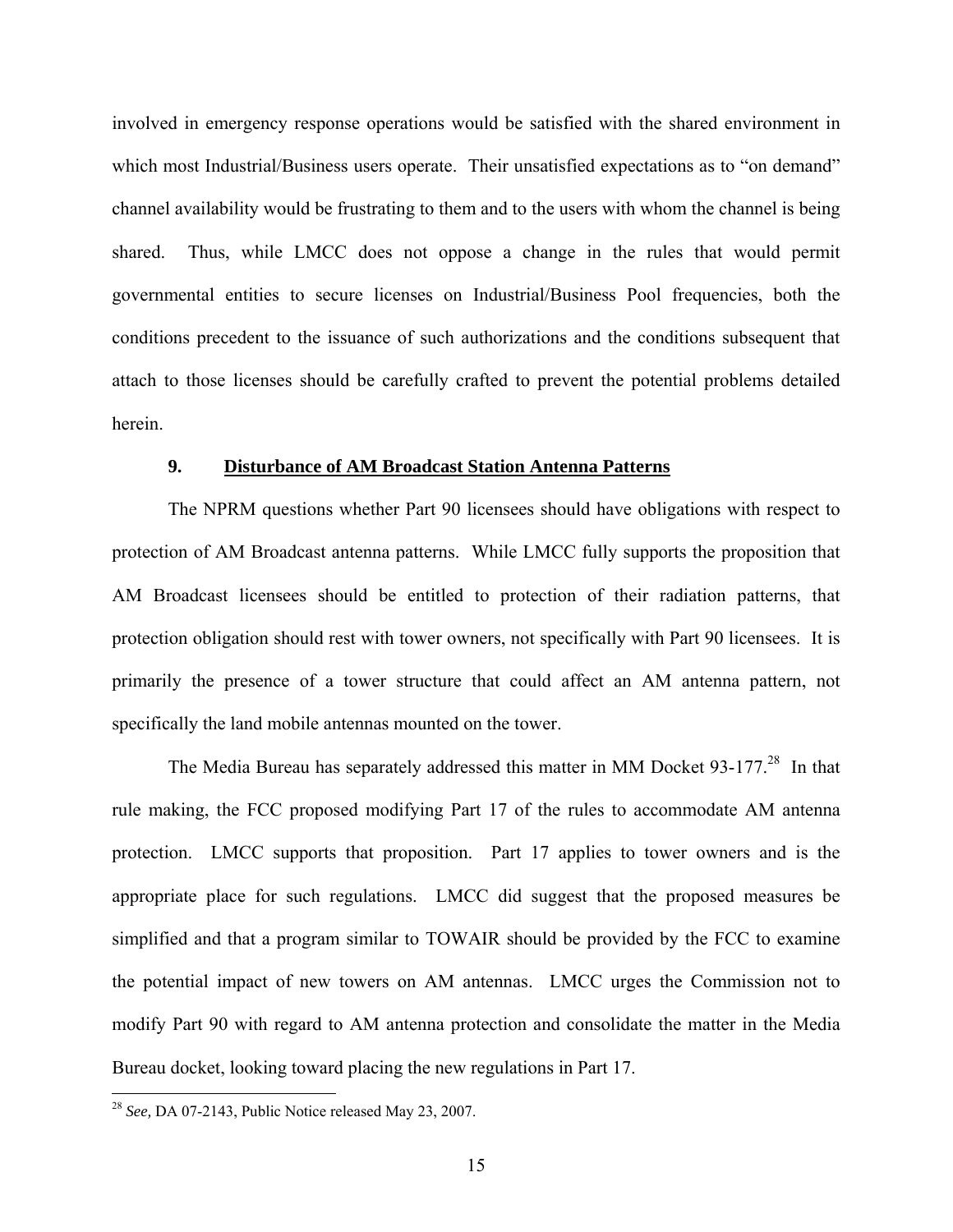### **10. FB8T Station Class**

<span id="page-19-0"></span>LMCC strongly supports the FCC's decision not to issue additional authorizations for systems with an FB8T station class.<sup>29</sup> The FB8 station class code identifies trunked radio systems that have been authorized for an exclusive operating area in accordance with the carefully circumscribed standards set out in FCC Rule Section 90.187 and that, on that basis, are not subject to a monitoring requirement. As explained in the *Notice*, "authorizing temporary base stations anywhere within the licensee's authorized operating area could…allow the licensee to expand the contour of its unmonitored operations into areas where it does not have exclusivity, which could result in interference to other licensees."<sup>30</sup> Additionally, although not noted in the *NPRM*, an FB8T authorization may preclude co-channel or adjacent channel licensees in adjacent geographic areas from obtaining licenses because of a requirement to provide interference protection to an FB8T station throughout an entire operating area, not just at the fixed locations that normally are considered in the frequency coordination process.

The *Notice* queries whether FB8T licenses should be renewed with a station class code of FBT instead.<sup>31</sup> LMCC would request that the FCC immediately supersede all FB8T licenses to correct the station class to FBT. However, if the Commission determines not to take that more immediate action, LMCC urges that the status be corrected at renewal as proposed in the *Notice*.

#### **11. Reorganization of Part 90**

The *NPRM* states that when Part 90 was established in 1978, it addressed only PLMR services. $32$  While even then, the Part 90 rules covered entirely commercial SMR systems, LMCC agrees that the services now regulated under Part 90 are substantially more diverse than

<span id="page-19-1"></span><sup>29</sup> *NPRM* at ¶ 16.<br><sup>30</sup> *Id.*<br><sup>31</sup> *Id.* 32 *Id.* at ¶ 17.

<span id="page-19-2"></span>

<span id="page-19-3"></span>

<span id="page-19-4"></span>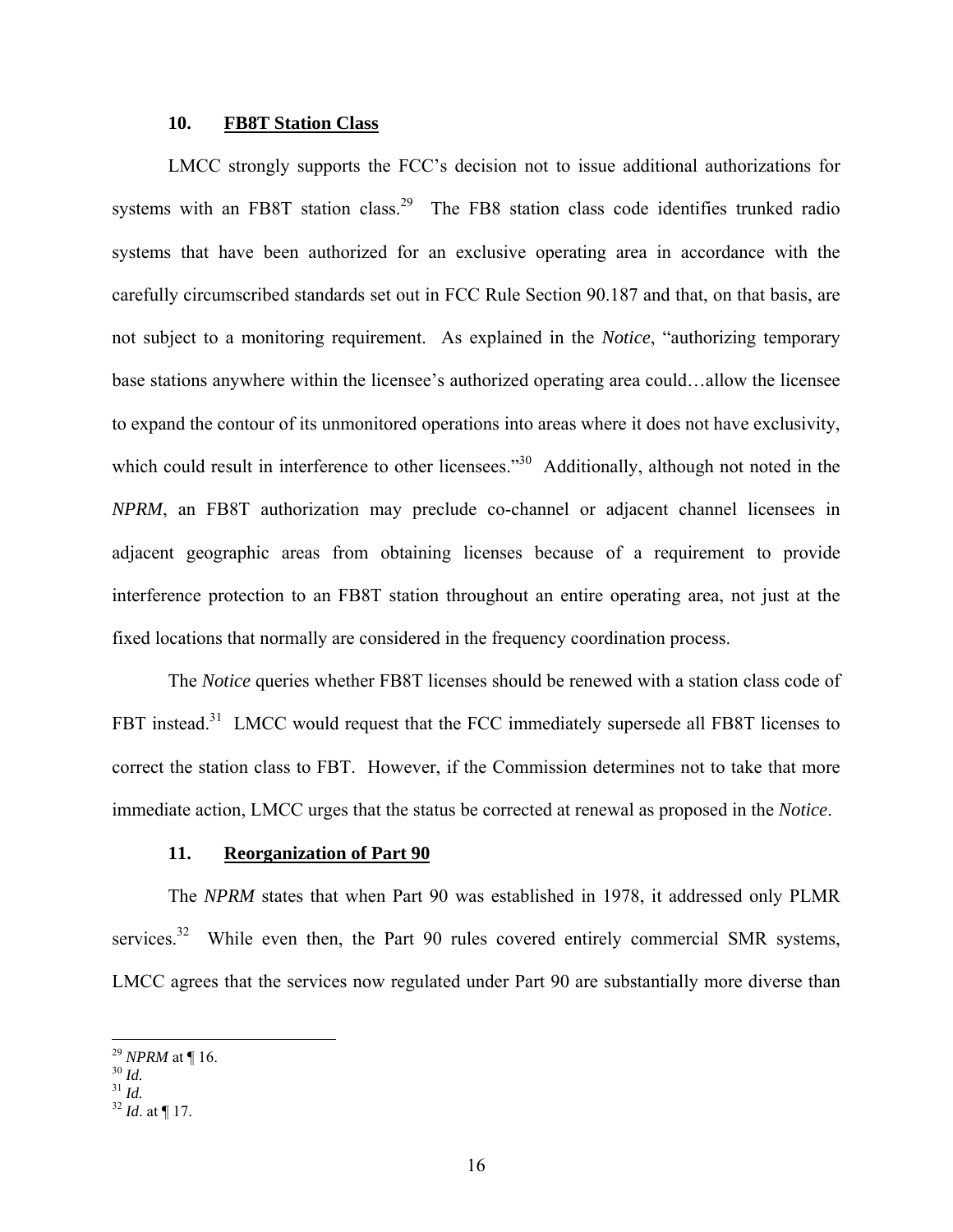they were in 1978. They now include a variety of PMRS and CMRS systems operating pursuant to both site-based and geographic authorizations in a wide range of frequency bands.

However, LMCC strongly disagrees with the FCC's suggestion that it might be appropriate to move the Part 90 CMRS rules to Part 22 or Part 27, or to create a separate section for rules governing public safety services.<sup>33</sup> First, this proposed bifurcation is alarming in that it does not even address the great number of Part 90 licensees that do not fall within either of those categories. The *Notice* does not suggest where the many Industrial/Business and PMRS commercial licensees operating on Part 90 spectrum would be accommodated under such a plan. Moreover, it seemingly fails to recognize that whether classified as public safety, PLMR, PMRS or CMRS, these disparate categories of licensees generally operate on spectrum that does not fit neatly within a particular regulatory classification. Decades of inter-category sharing in multiple bands has so intermingled their use of Part 90 spectrum that it would not be practical, even if it were possible, to untangle the regulatory structure in a logical fashion. In the opinion of LMCC, the effort to do so could not justify the result.

As evidenced by the instant *Notice,* there is substantial regulatory work for the FCC to undertake. LMCC urges the Commission not to devote any of its resources, or industry resources, to a general rewriting of Part 90 in an attempt to segregate categories of users that have cohabitated successfully in this Rule Section for almost thirty years. While LMCC does believe that it would be productive to review Part 90 for internal consistency, it should not be bifurcated. Prior to Part 90, the land mobile rules were contained in Part 89 (Public Safety), Part 91 (Business) and Part 93 (Industrial/Land Transportation). These services shared adjacent spectrum and had similar operational needs. Because of the difficulty of harmonizing all three

<span id="page-20-0"></span> $33$  *Id.* at  $\P$  18.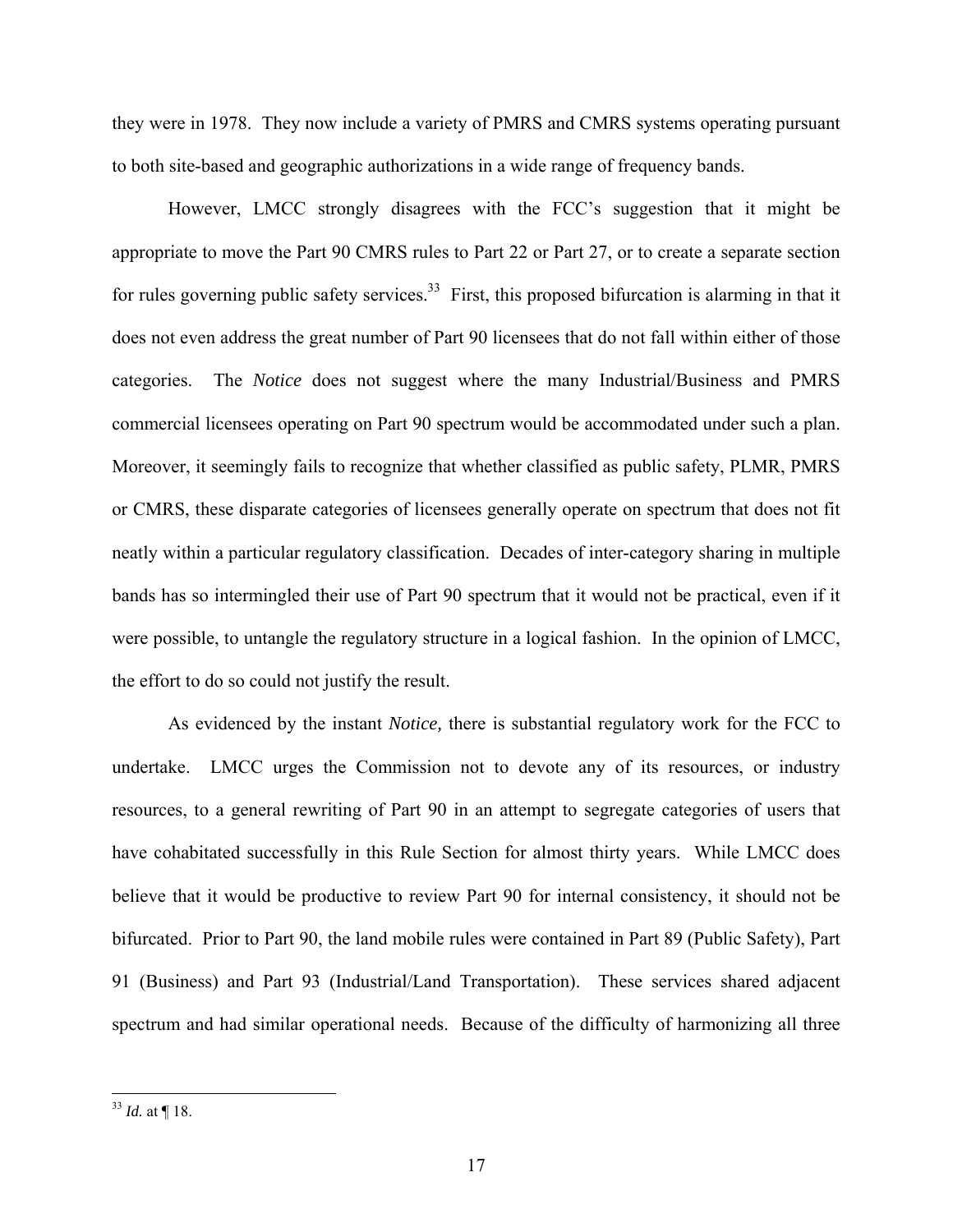<span id="page-21-0"></span>rule parts, Part 90 was created. That was a positive initiative at the time of the rule consolidation and should not be reversed.

### **B. 4.9 GHz BAND**

This issue relates to public safety and critical infrastructure licensees, and not generally to all LMCC members. LMCC supports the proposition that fixed links deployed in support of an area-wide 4.9 GHz broadband system should be considered as primary. Once such links have been deployed, they become an integral part of the area-wide 4.9 GHz network. Loss of a link could cripple the 4.9 GHz wide area system by eliminating a needed path of connectivity.

LMCC also believes that any station that operates with an EiRP equal to or less than that permitted utilizing maximum permitted transmitter power and a 9 dBi antenna should be considered primary under all circumstance. Such stations are effectively operating with access point parameters. On the other hand, stations using directional antennas with gains over 9 dBi, up to 26 dBi, are clearly being operated as fixed links. If they have been deployed in support of the overall 4.9 GHz infrastructure, then they should be primary. If, on the other hand, they are used as traditional backhaul for other services, e.g., a link between a dispatch center and a remote VHF base station, then they should be secondary. LMCC believes that such an approach would be consistent with the FCC's original goals to make the 4.9 GHz band available for mobile broadband data and would assure that licensees have the flexibility to deploy 4.9 GHz infrastructure in a way that best meets local needs.

#### **C. WIRELESS MEDICAL TELEMETRY SERVICE ISSUE**

LMCC has continued concerns regarding the shared environment of the 1427-1432 MHz band, and appreciates the Commission's including these issues in the *NPRM*.<sup>34</sup> LMCC repeats its concurrence with the coordination plan between Part 90 frequency coordinators and the

<span id="page-21-1"></span> $34$  *Id.* at  $\P$  24 – 29.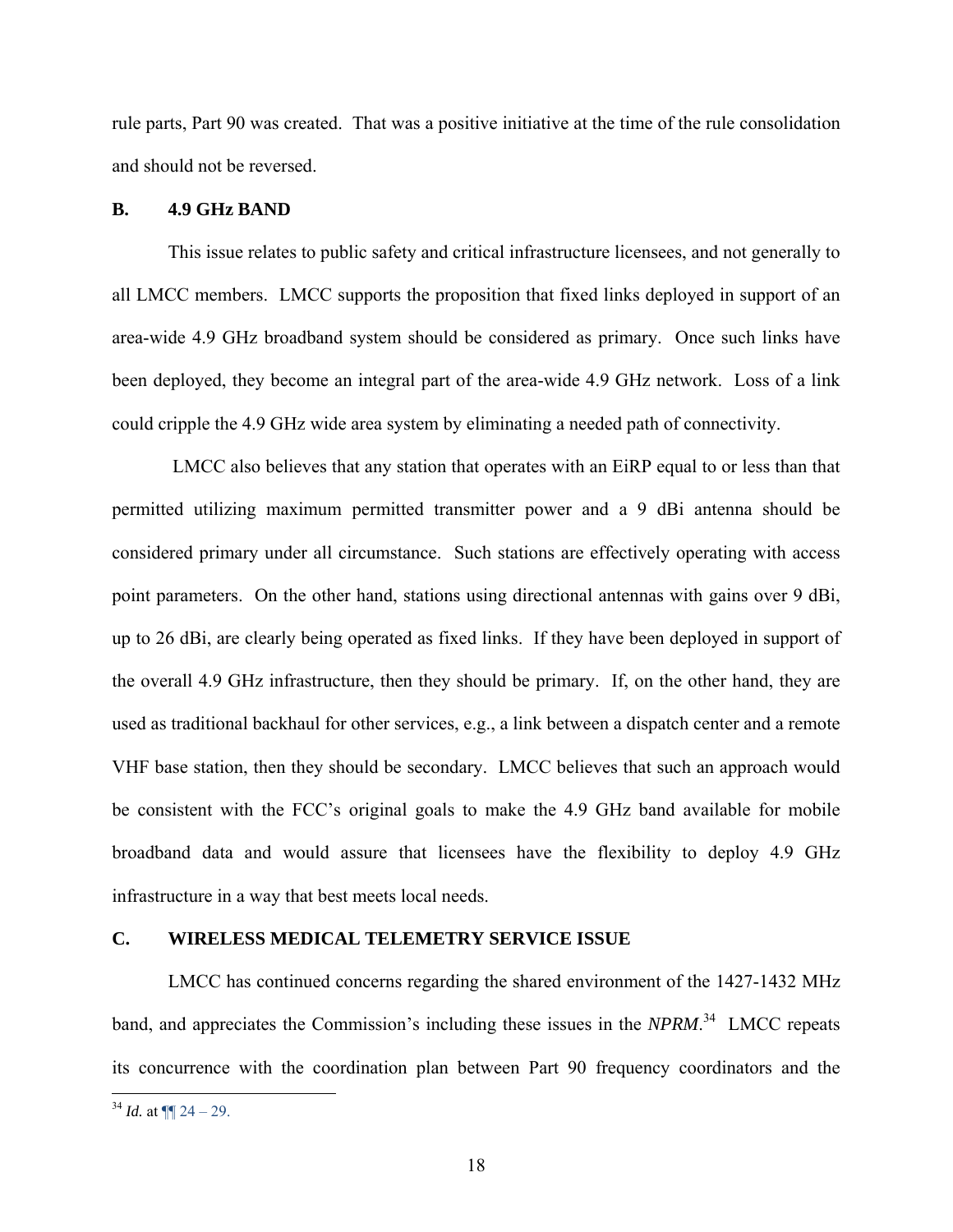American Society of Health Care Engineering ("ASHE"), with clarifications. LMCC also repeats its request that the FCC not permit secondary medical telemetry operations in the non-medical telemetry portions of this frequency band due to concerns over possible situations that could harm medical patients.

LMCC believes that the coordination plan as submitted by the parties and included in the NPRM will ensure both efficient use of this small frequency band for multiple applications and minimal interference.<sup>35</sup> However, two clarifications are needed. First, LMCC requests that Wireless Medical Telemetry Service ("WMTS") not be permitted secondary operations in the non-medical telemetry portion of the band for the reasons detailed below. Therefore, the third bullet point, outlining a notification procedure for this scenario, may not be appropriate. Secondly, while the plan calls for ASHE to "notify" Part 90 coordinators, the FCC has never specified the means of notification; LMCC recommends that this be the same electronic batch filing ("EBF") format used by certified frequency advisory committees. Part 90 coordinators are required to notify one another of pending applications every business day, and have developed a standard format to communicate with one another and with the Commission. This format enables automatic inclusion of new data into coordination databases, eliminating most errors, and greatly simplifying the process. Currently, WMTS notifications are not made in this format and require manual examination and re-keying where added to databases. With ASHE designated as the database manager/coordinator for WMTS in a band shared with Part 90 operations, it is reasonable to request that it use the recognized industry format for communication of applications.

For the safety of medical patients using WMTS devices, LMCC recommends that WMTS not be permitted secondary operation in the non-medical telemetry portions of this frequency

<span id="page-22-0"></span> $35$  *Id.* at  $\P$  26.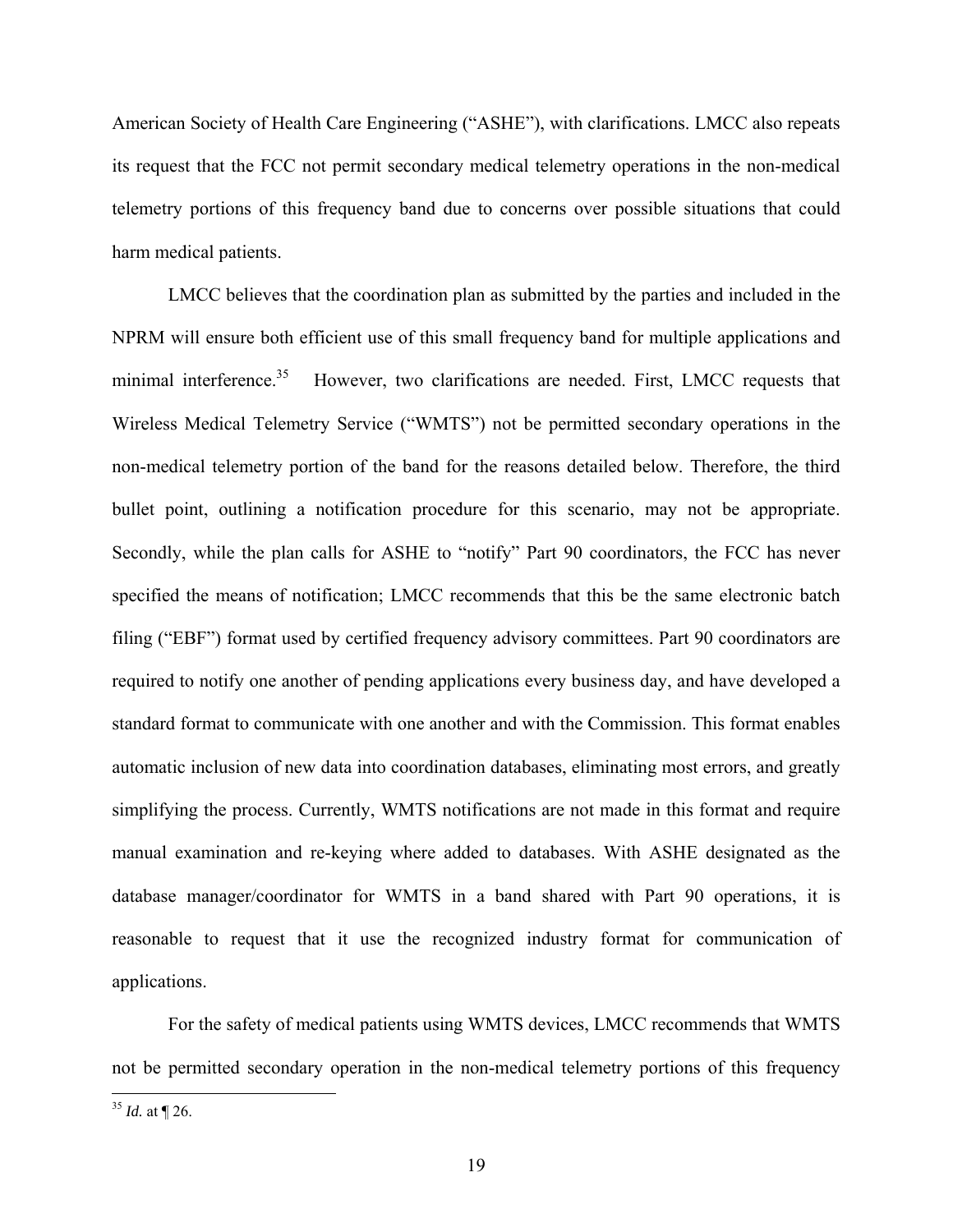<span id="page-23-0"></span>band. While licensees familiar with the FCC, its requirements and processes understand the differences between primary and secondary use, health care facilities generally do not. It is LMCC's understanding that nearly all WMTS systems implemented at health-care facilities are constructed and deployed, and the associated applications submitted, by the equipment manufacturer, not by facility telecommunications staff. While licensees are responsible for their own compliance with all FCC regulations, the real-world situation in this case is that health-care facility personnel will not understand that they have only secondary status on certain frequencies. Moreover, the concept of secondary licensees being willing to accept interference is not appropriate here. LMCC is quite concerned that increasing use of the entire 1427-1432 MHz band by WMTS due to the equipment design of one manufacturer, could lead to inadvertent signal blockage from primary Part 90 licensees to secondary WMTS devices. This frequency band is important for Part 90 operations, including mission-critical functions of utilities and other critical infrastructure entities, but it is vital that no harm come to patients using WMTS devices. LMCC believes the safest means of ensuring this, especially given the availability of other WMTS spectrum elsewhere, is to limit WMTS use to that portion of the 1427-1432 MHz in which it has primary authority in any given geographic area.

#### **D. PROPOSED REVISIONS TO FCC RULE SECTION 90.187**

In addition to the matters discussed above, LMCC also requests that the Commission adopt rules modifying Rule Section 90.187 as proposed herein. In fact, LMCC considers this matter to be of the highest priority and urges the Commission to act promptly to implement the recommendations detailed below.

In a rulemaking proceeding that occupied the attention of the FCC and the PLMR community for more than a decade, the FCC adopted rules that require equipment manufacturers

20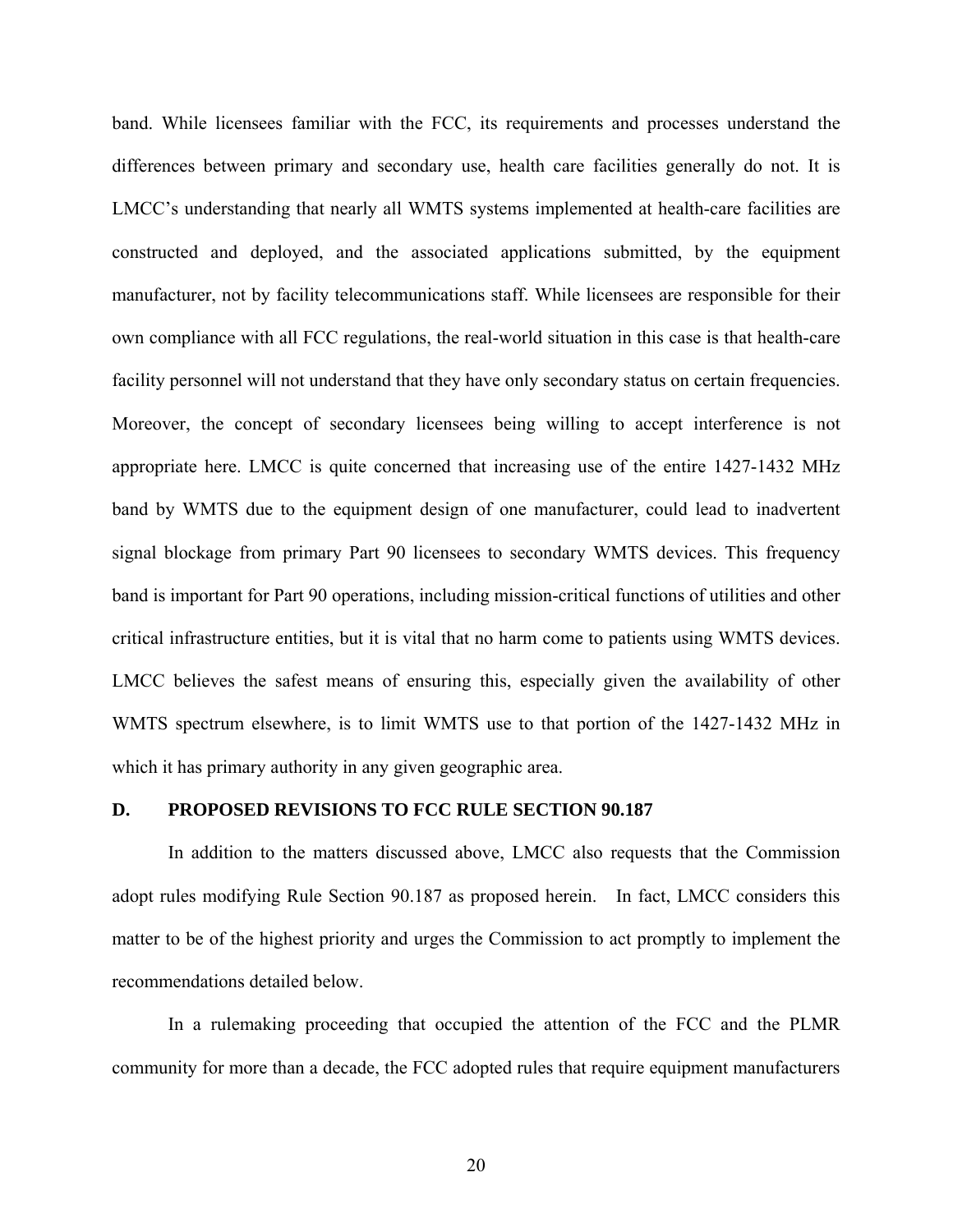and licensees, respectively, to develop and certify equipment and to implement narrowband technologies that are intended to derive more intensive use of substantial portions of the spectrum regulated under Part  $90<sup>36</sup>$  Among other matters, the rules require licensees operating in the 150-174 MHz and 421-512 MHz bands to meet the following standard by January 1, 2013:

[migrate] to 12.5 kHz technology, or a technology that achieves the narrowband equivalent of one channel per 12.5 kHz of channel bandwidth (voice) or 4800 bits per second per 6.25 kHz (data) if the bandwidth for transmission....<sup>[37](#page-24-1)</sup>

The Commission recently reaffirmed its intention to adopt "rule changes to promote the efficient use of the PLMR service and facilitate the introduction of advanced technologies" in a further order in this same proceeding.<sup>38</sup> Although the FCC concluded that it was premature to adopt a date certain by which to require these same licensees to migrate to 6.25 kHz channel bandwidths or technologies of equivalent efficiency, the Commission reiterated its intention to "promote the transition to a more efficient narrowband channel plan."<sup>39</sup>

No one is more aware of the limited spectrum allocated for PLMR use, the number of entities that must be accommodated on this spectrum, and, therefore, the need to promote its intensive utilization than LMCC and the radio users and equipment manufacturers its members represent. They already have taken significant steps in support of this objective.<sup>40</sup> As the FCC is aware, PLMR equipment manufacturers have made substantial investments in the development of more advanced and efficient technologies with results that are fully consistent with the FCC's

1

<span id="page-24-0"></span>

<span id="page-24-1"></span>

<span id="page-24-2"></span>

<span id="page-24-4"></span><span id="page-24-3"></span>

<sup>&</sup>lt;sup>36</sup> See n. 8 supra.<br><sup>37</sup>  $3^{rd}$  MO&O at ¶ 2; see also 47 C.F.R. § 90.209(b)(5), Table, n. 3.<br><sup>38</sup> *Third Report and Order*, WT Docket No. 99-87, 22 FCC Rcd 6083 at ¶ 3 (2007) (" $3^{rd}$  R&O").<br><sup>39</sup> *Id.*<br><sup>40</sup> As addressed LMCC meetings with the Commission, the PLMR industry generally opposes adoption of a requirement that licensees migrate to 6.25 kHz technology by a date certain. They have indicated that a focus on further narrowbanding as the only path to increased efficiency is diametrically opposed to the FCC's support for broadband applications as a means to derive more intensive spectrum utilization in the rest of the wireless industry. They also have expressed great concern about imposing yet another mandate on Part 90 licensees, a mandate that for public safety users is entirely unfunded; one that could require them to retire or retrofit equipment prematurely.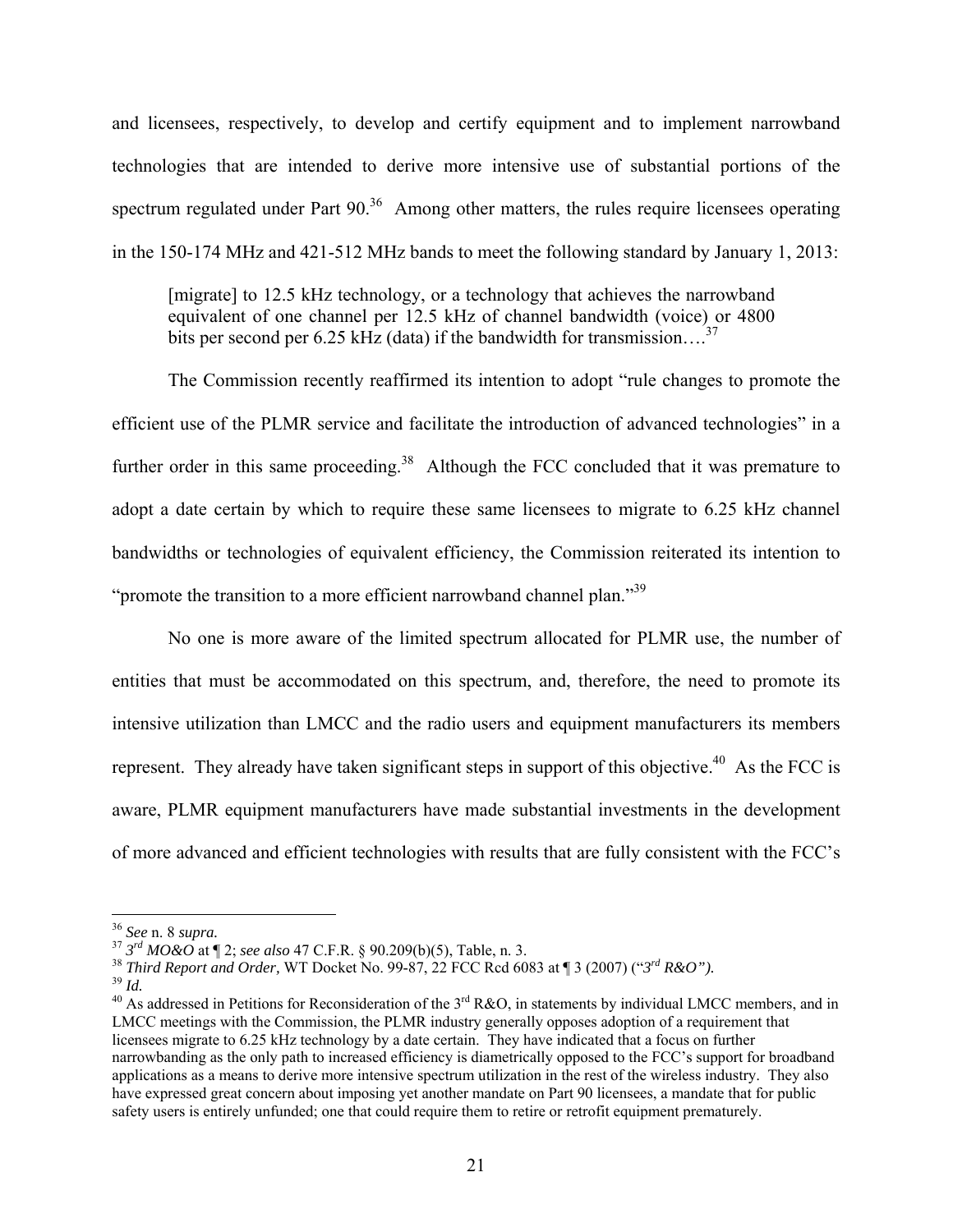mandate. In the past year, they have introduced equipment with 6.25 kHz bandwidth FDMA capability, as well as both two-slot 12.5 FDMA and two-slot 12.5 kHz TDMA capability. Each of these approaches provides a valuable migration approach for certain PLMRS licensees, and each already has enjoyed substantial interest within the PLMRS marketplace.

LMCC is pleased that the PLMR industry will have the opportunity to take advantage of the technical advances described above. However, it is essential that these operations be integrated into a heavily encumbered, almost entirely shared radio environment with thought and care so as to prevent interference to the operations of incumbent users. To that end, LMCC has devoted considerable effort in recent months toward evaluating the potential impact of various types of systems on the existing user environment. In particular, it has investigated how to promote implementation of these more advanced technologies without compromising the protected service areas of licensees that already have secured FB8 authority in accordance with the requirements of FCC Rule Section 90.187.

The results of that analysis are expressed in the proposed revisions to FCC Rule Sections 90.7 and 90.187 attached hereto as Appendix 1. The purpose of the proposed changes is to clarify certain rules so that they are more easily understandable, consistent with the objective of this proceeding, and to promote what LMCC considers optimal use of the spectrum in question. These clarifications/changes include the following:

- Add definitions of centralized and decentralized trunked systems;
- Clarify that trunking can occur with multiple communications paths on a single channel and not only over multiple channels;
- Incorporate the FB8 station class terminology to clarify which stations do and do not have a monitoring requirement;
- Organize the trunking and monitoring rules around the concepts of centralized and decentralized trunked systems;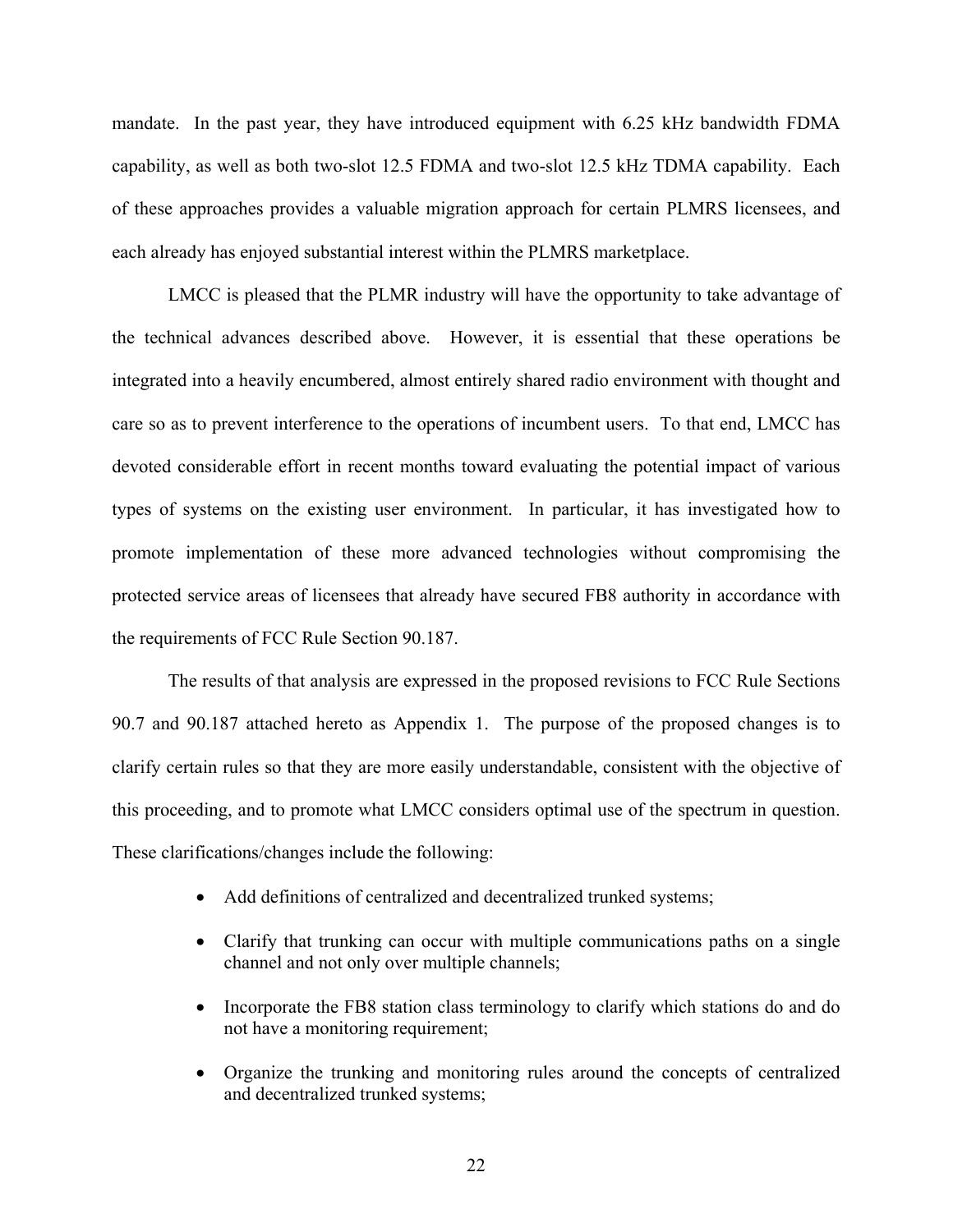- Clarify and simplify the definition of "affected" licensees;
- Clarify the interference analysis required for "affected" licensees;
- Eliminate unnecessary or duplicative rules relating to the coordination process;
- Clarify the number of channels that may be requested in an application for a centralized trunked system; and
- Add a requirement that applications proposing 6.25 kHz use must consider their impact on adjacent 12.5 kHz bandwidth stations that are authorized for FB8 status.

The last point is of primary importance to the LMCC membership. This industry already has begun the process of migrating from 25 kHz bandwidth technology to equipment that will use no more than 12.5 kHz bandwidth. For some licensees, this will require a wholesale replacement of their equipment at considerable cost and effort. The migration process will be somewhat easier for those with newer equipment that is capable of being converted to 12.5 kHz; but, in all cases, this FCC requirement is considerably more complex than might be assumed. It is not simply flipping a switch; it requires careful engineering of often large, complex systems to ensure that all their component parts remain calibrated to maintain seamless operation.

This truly extraordinary, entirely self-funded industry effort should not be marginalized by rules that would permit – indeed rules that would virtually dictate – interference to recently narrowbanded systems from new stations being deployed on 6.25 kHz bandwidth channels. The FCC is fully aware that the "refarming" band plan retained the center channels for the original 15 kHz/25 kHz bandwidth channels at VHF and UHF respectively. Narrowbanding was not accomplished by splitting each such channel in two, thereby creating two new center channels with no bandwidth overlap. Rather the new center channels are interstitial. They were dropped in on either side of the original frequencies and overlap the authorized bandwidth of those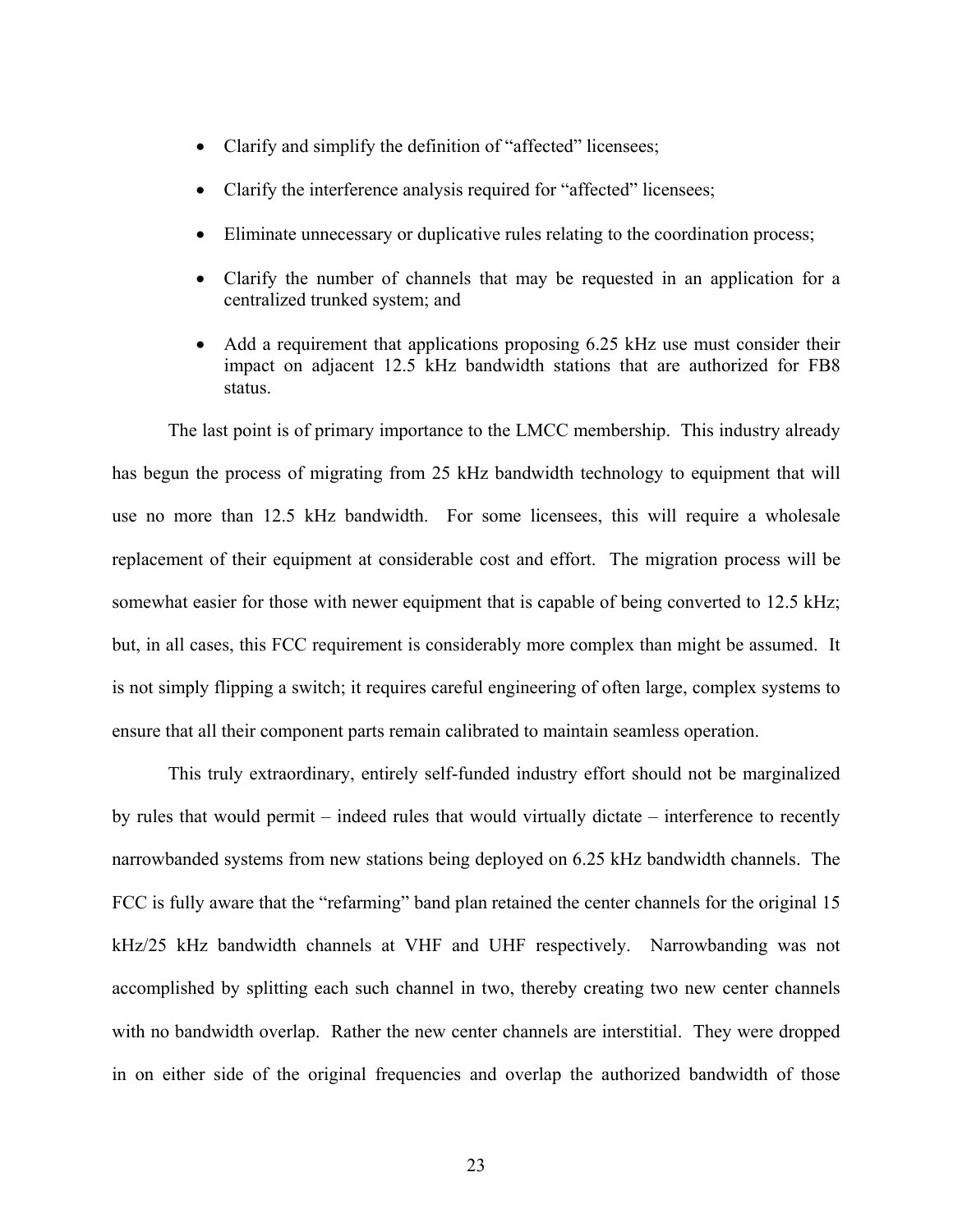frequencies. The same is true for the interstitial 7.5 kHz/12.5 kHz narrowband frequencies; even narrower 6.25 kHz bandwidth frequencies were effectively overlaid on a portion of their authorized bandwidth.

Current FCC rules specify that applicants for new interstitial channels are not required to consider, and thus are not required to provide any protection for, adjacent channel, broader bandwidth trunked systems, even if those systems have acquired FB8 status.<sup>41</sup> LMCC previously urged the FCC to adopt a different interpretation of its requirements as they related to protection of 15 kHz/25 kHz bandwidth incumbents, a request that was denied.<sup>42</sup> There, however, the potentially affected 25 kHz bandwidth systems likely had operated for years and were required to migrate to narrower bandwidths by a known date. The same is not true when considering the potential impact of 6.25 kHz bandwidth facilities on very recently deployed 12.5 kHz bandwidth systems that have met the requirements for FB8 centralized trunked status. Their recent investment in improved technology, an investment made to provide additional capacity for new users, should not be jeopardized by incursions into their protected bandwidth by an adjacent channel 6.25 kHz operation. Instead, the rules should require applicants for 6.25 kHz facilities to consider the potential impact on licensees operating on frequencies 7.5 kHz or less removed from the proposed channel and to prohibit such use when the "affected" station is authorized as an FB8 station.

LMCC coordinators adopted a coordination policy consistent with the rule change proposed herein during the course of reviewing this issue, a copy of which is attached in Appendix 2. That policy has been in effect for several months and is consistent with the

<span id="page-27-1"></span><span id="page-27-0"></span>

<sup>&</sup>lt;sup>41</sup> *See* 47 C.F.R. § 90.187(b).<br><sup>42</sup> *See* Letter from LMCC President, Paul A. Najarian, to D'wana R. Terry, Chief, PSPWD, WTB, FCC (Nov. 12, 1999); *see also* Letter from D'wana R. Terry, Chief, PSPWDD, WTB, FCC to Michele C. Farquhar, President, LMCC (April 6, 2001).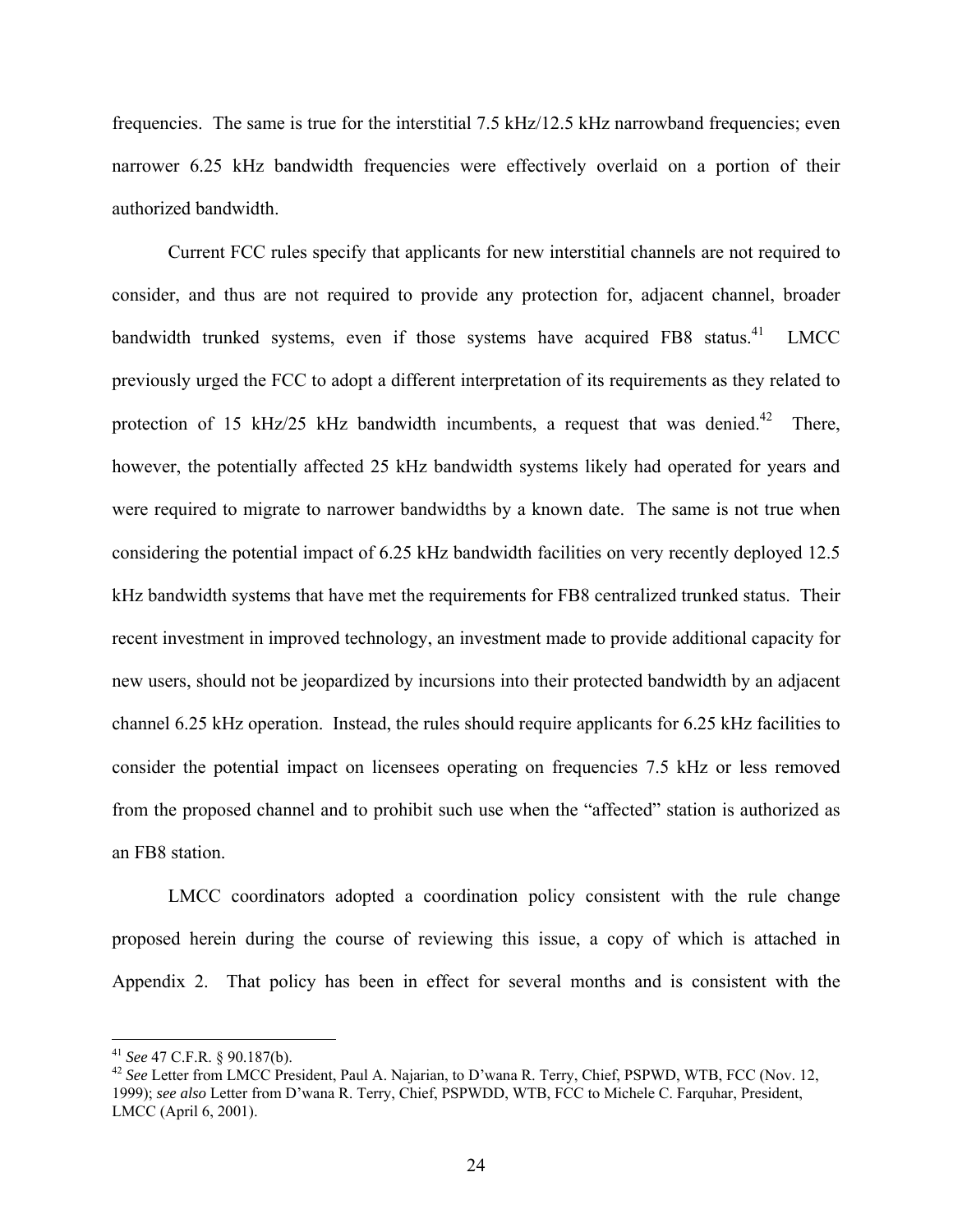<span id="page-28-0"></span>obligation of frequency coordinators to consider the impact of applications on the operations of authorized users, and not to recommend frequencies that are expected to cause harmful interference to existing operations. LMCC hopes that the FCC will concur in this assessment of proper spectrum management and move promptly to adopt rules consistent with the recommendations contained herein.

#### **III. CONCLUSION**

LMCC is pleased to have this opportunity to comment on the Commission's proposed revisions to Part 90 and to propose certain rule changes that LMCC believes will promote effective and efficient use of the Part 90 spectrum.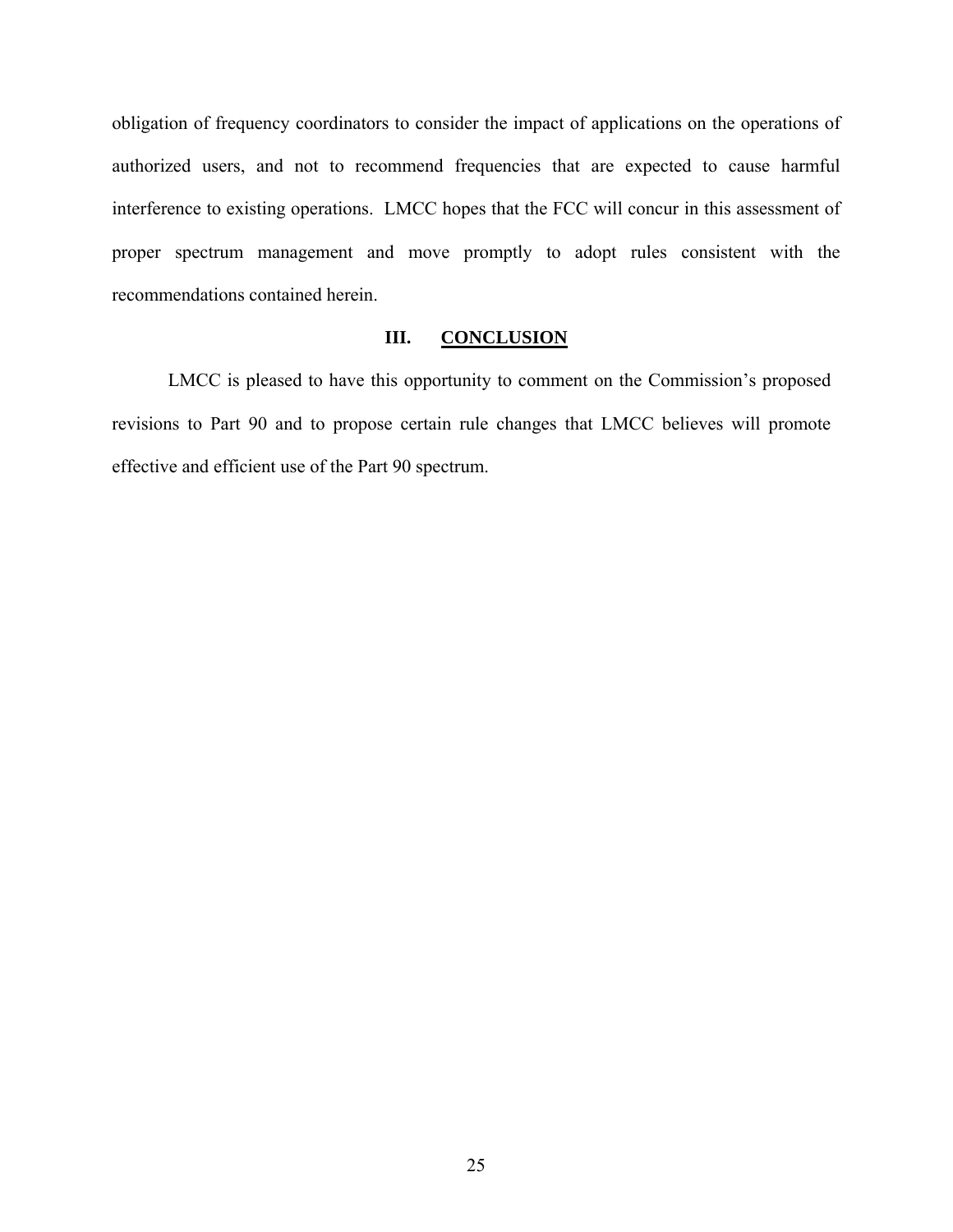## **APPENDIX 1**

## **FCC Rule Sections 90.7 and 90.187 To Accommodate New VHF/UHF FDMA and TDMA Technologies**

Sec. 90.7

**Centralized trunked system**. A system in which there is dynamic assignment of multiple communications paths by automatically searching all communications paths in the system for and assigning to a user an open communications path within that system. Individual communications paths within a trunked system may be classified as centralized or decentralized in accordance with the requirements of Sec. 90.187 of this chapter.

**Decentralized trunked system**. A system which continually monitors the communications paths within assigned channels for activity both within the trunked system and outside the trunked system, and transmits only when an available communications path is found. Individual communications paths within a trunked system may be classified as centralized or decentralized in accordance with the requirements of Sec. 90.187 of this chapter.

[Note - Definitions are from 4/11/01 PN (DA 01-657), Wireless Telecommunications Bureau Establishes a New Station Class Code in Connection with Licensing Trunked Radio Systems Operating Between 150-512 MHz.]

Sec. [90](http://frwebgate.access.gpo.gov/cgi-bin/get-cfr.cgi?TITLE=47&TYPE=PDF&YEAR=2005&PART=90&SECTION=187)[.187](http://www.hallikainen.com/FccRules/2006/90/187) Trunking and monitoring requirements in the bands between 150 and 512 MHz.

(a) Applicants for centralized and decentralized trunked systems (see Sec. 90.7 of this chapter) operating on frequencies between 150 and 512 MHz (except 220–222 MHz) must indicate on their applications (radio service and class of station code, instructions for FCC Form 601) that their system will be trunked. Licensees of stations that are not trunked may trunk their systems only after modifying their license (see Sec. [1](http://frwebgate.access.gpo.gov/cgi-bin/get-cfr.cgi?TITLE=47&TYPE=PDF&YEAR=2005&PART=1&SECTION=927)[.927](http://www.hallikainen.com/FccRules/2006/1/927) of this chapter).

(b) Centralized Trunking/Monitoring requirements

 (1) Centralized trunked systems are assigned station classes of FB8/MO8 upon a demonstration that they meet the requirements of paragraphs  $(b)(1)(A)$  or  $(B)$  below and, thereafter, are exempt from the monitoring requirements of 90.187(c).

 (A) Applicants for or licensees operating trunked systems in the 470–512 MHz band that meet the loading requirements of Sec. [90](http://frwebgate.access.gpo.gov/cgi-bin/get-cfr.cgi?TITLE=47&TYPE=PDF&YEAR=2005&PART=90&SECTION=313)[.313](http://www.hallikainen.com/FccRules/2006/90/313)(a) and whose frequency(s) may not be assigned to another entity without their consent in accordance with Secs. 90.313(b) and (c).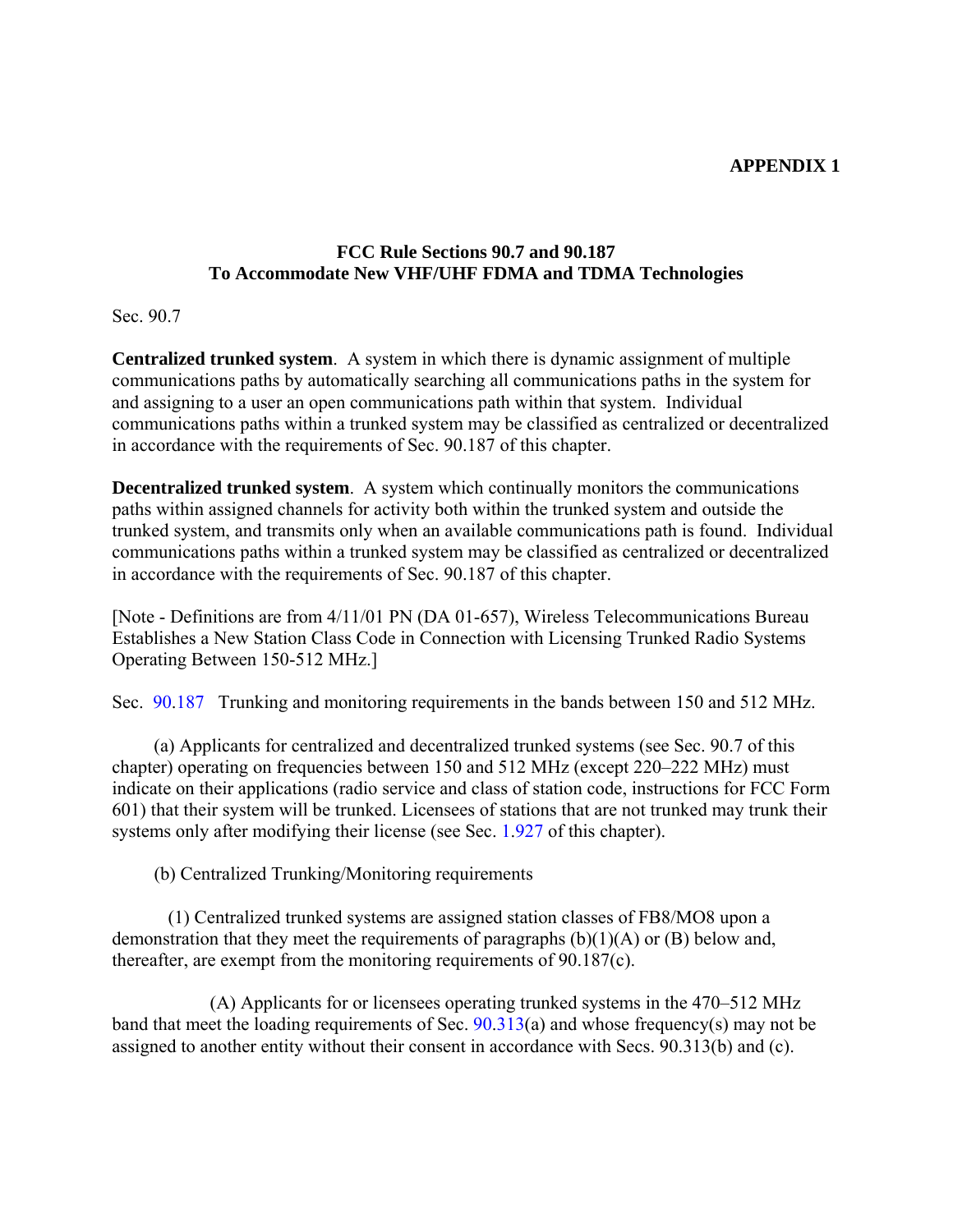(B) Applicants for or licensees operating on frequencies between 150 and 470 MHz (except 220-222 MHz) that are deemed to have an exclusive service area because all frequency coordination requirements are complied with and the applicant or licensee either has obtained written consent from or has demonstrated non-overlapping contours with all potentially affected licensees ("Affected Licensee(s)") using the procedures set forth below:

 (i) Affected Licensees for the purposes of this section are (I) licensees of stations that have assigned channels 15 kHz or less removed from the assigned channels of proposed stations that will operate with a 25 kHz channel bandwidth; or (II) licensees of stations that have assigned channels 7.5 kHz or less removed from the authorized bandwidths of proposed stations that will operate with a 12.5 kHz or 6.25 kHz bandwidth, and

 (ii) The proposed station's interference contour (19 dBu for stations in the 150-174 MHZ band and 21 dBu for stations in the 421-470 MHz band) overlaps the service contour (37 dBu for stations in the 150-174 MHz band and 39 dBu for stations in the 421-470 MHz band) of an existing station.

 (2) The calculation of service and interference contours referenced herein shall be done using generally accepted engineering practices and standards which, for purposes of this section, shall presumptively be the practices and standards agreed to by a consensus of all certified frequency coordinators.

(3) The written consent from an Affected Licensee shall specifically state all terms agreed to by the parties and shall be signed by the parties. The written consent shall be maintained by the operator of the centralized trunked station and be made available to the Commission upon request. The submission of a coordinated application for a centralized trunked station to the Commission shall include either: (A) a certification from the applicant that written consent has been obtained from all Affected Licensees, that the written consent documents encompass the complete understandings and agreements of the parties as to such consent; and that the terms and conditions thereof are consistent with the Commission's rules; or (B) a certification from the frequency coordinator that there is no contour overlap with any potentially Affected Licensee.

(4) After 1/1/2013, licensees of 25 kHz bandwidth systems will not be considered Affected Licensees unless the licensee meets the efficiency standards of one voice path or 4800 bps data rate per 12.5 kHz of assigned bandwidth.

(c) Decentralized Trunking/Monitoring Requirements. Decentralized trunked systems (see Sec. 90.7 of this chapter) must employ equipment that prevents transmission on a frequency if a signal from another system is present on that frequency. The level of monitoring must be sufficient to avoid causing harmful interference to other systems.

(d) Conventional Systems in 470-512 MHz Band/Monitoring Requirements. Applicants for or licensees operating conventional systems in the 470–512 MHz band that meet the loading requirements of Sec.  $90.313$  $90.313$  and whose frequency(s) may not be assigned to another entity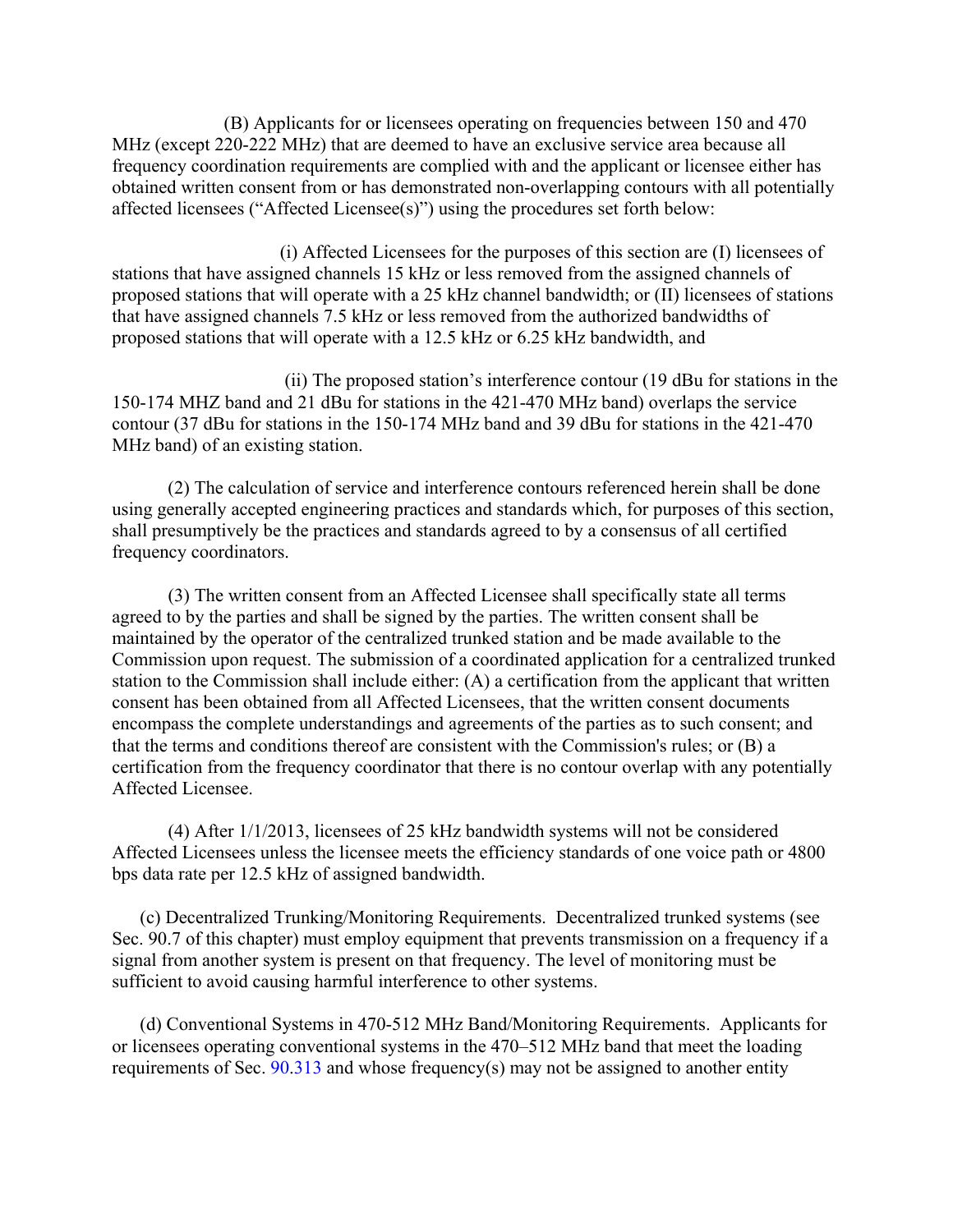without their consent in accordance with Secs. 90.313(b) and (c)are exempt from monitoring requirements.

 (e) Trunking of systems licensed on paging-only channels or licensed in the Radiolocation Service (subpart F) is not permitted.

 (f) Applicants proposing centralized trunked operation may file written notice with any certified frequency coordinator for the pool (Public Safety or Industrial/Business) in which the applicant proposes to operate. The notice shall specify the channels on which the potential centralized trunked applicant proposes to operate and the proposed effective radiated power, antenna pattern, height above ground, height above average terrain and proposed channel bandwidth. On receipt of such a notice, the certified frequency coordinator shall notify all other certified frequency coordinators in the relevant pool within one business day. For a period of sixty days thereafter, no application will be accepted for coordination which specifies parameters that would result in objectionable interference to the channels specified in the notice. Potential applicants shall not file another notice for the same channels within 10 km (6.2 miles) of the same location unless six months shall have elapsed since the filing of the last such notice. Certified frequency coordinators shall return without action, any coordination request which violates the terms of this paragraph (d).

 (g) No more than 10 channels for new centralized trunked operation in the Industrial/Business Pool may be applied for in a single application. Subsequent applications for centralized trunking are limited to an additional 10 channels or fewer and must be accompanied by a certification, submitted to the certified frequency coordinator coordinating the application, that all of the applicant's existing channels authorized for trunked operation have been constructed and placed in operation. Certified frequency coordinators are authorized to require documentation in support of the applicant's certification that existing channels have been constructed and placed in operation. Applicants in the Public Safety Pool may request more than 10 channels at a single location provided that any application for more than 10 Public Safety Pool channels must be accompanied by a showing of sufficient need. The requirement for such a showing may be satisfied by submission of loading studies demonstrating that requested channels in excess of 10 will be loaded with 50 mobiles per channel within a five year period commencing with grant of the application.

 (h) If a licensee authorized for centralized trunked operation discontinues trunked operation for a period of 30 consecutive days, the licensee, within 7 days of the expiration of said 30 day period, shall file a conforming application for modification of license with the Commission. Upon grant of that application, new applicants may file for the same channel or channels notwithstanding whether the interference contour of the new applicant's proposed channel or channels overlaps the service contour of the station that was previously engaged in trunked operation.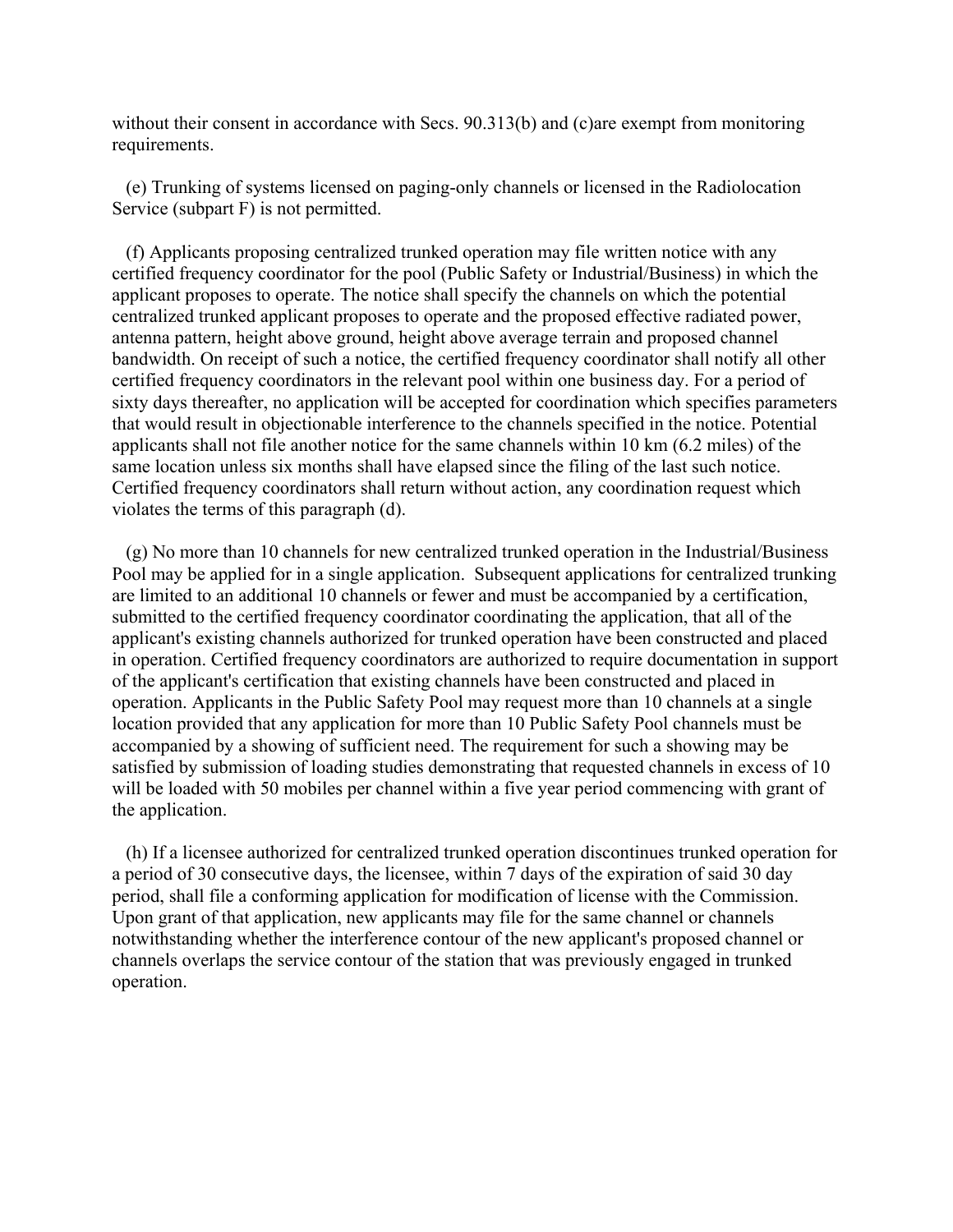**Spectrum Management Task Force Land Mobile Communications Council Recommended Frequency Coordination Policies 6.25 kHz FDMA – 12.5 kHz TDMA Systems As of September 28, 2006** 

The following VHF/UHF frequency coordination policies were agreed to by consensus among all frequency coordinators that are members of LMCC, which represents every active FCC-certified frequency advisory committee.

l

1) If a licensee is currently authorized for an exclusive (FB8) 12.5 kHz channel(s), or if an applicant secures an exclusive (FB8) 12.5 kHz channel(s) through the frequency coordination process, that licensee/applicant may license two 6.25 kHz channel pairs that are 3.125 kHz removed from the center 12.5 kHz channel. The new off-center 6.25 kHz channels receive the same measure of co/adjacent channel protection as the original 12.5 kHz exclusive channel pair.

2) If a licensee is currently authorized for a non-exclusive (FB2, FB4, FB6, FB7) 12.5 channel(s), or if an applicant requests through the frequency coordination process non-exclusive 12.5 kHz channels pairs and, in either instance, seeks to create two off-center 6.25 kHz channel pairs, such approval should require a waiver of the FCC rules, specifically section 90.20 for Public Safety and section 90.35 for Business/Industrial applications. Subject to WTB discussion and endorsement, frequency advisory committees are encouraged to submit such applications to the FCC without certification.

3) If a licensee is currently authorized for an exclusive (FB8) 25 kHz channel(s), or if an applicant secures an exclusive (FB8) 25 kHz channel(s) through the frequency coordination process, that licensee/applicant may license two 6.25 kHz channel pairs that are 3.125 kHz removed from the center 25 kHz channel. The new off-center 6.25 kHz channels receive the same measure of co/adjacent channel protection as a 12.5 kHz exclusive channel pair. No waiver of the FCC rules appears to be required.

4) If a licensee is currently authorized for an exclusive (FB8) 12.5 kHz channel(s), or if an applicant secures an exclusive 12.5 kHz channel(s) through the frequency coordination process, and that licensee/applicant deploys 2-voice path TDMA technology, the 12.5 kHz channel will receive co/adjacent channel protection as currently afforded in the FCC rules. It is noted that pursuant to existing rules that there are no provisions that would serve to protect an incumbent 12.5 kHz exclusive FB8 system from adjacent channel 6.25 kHz or 25 kHz channel systems whose contour will overlap the incumbent's exclusive service area (see item 8 for proposed interim solution pending rule changes).